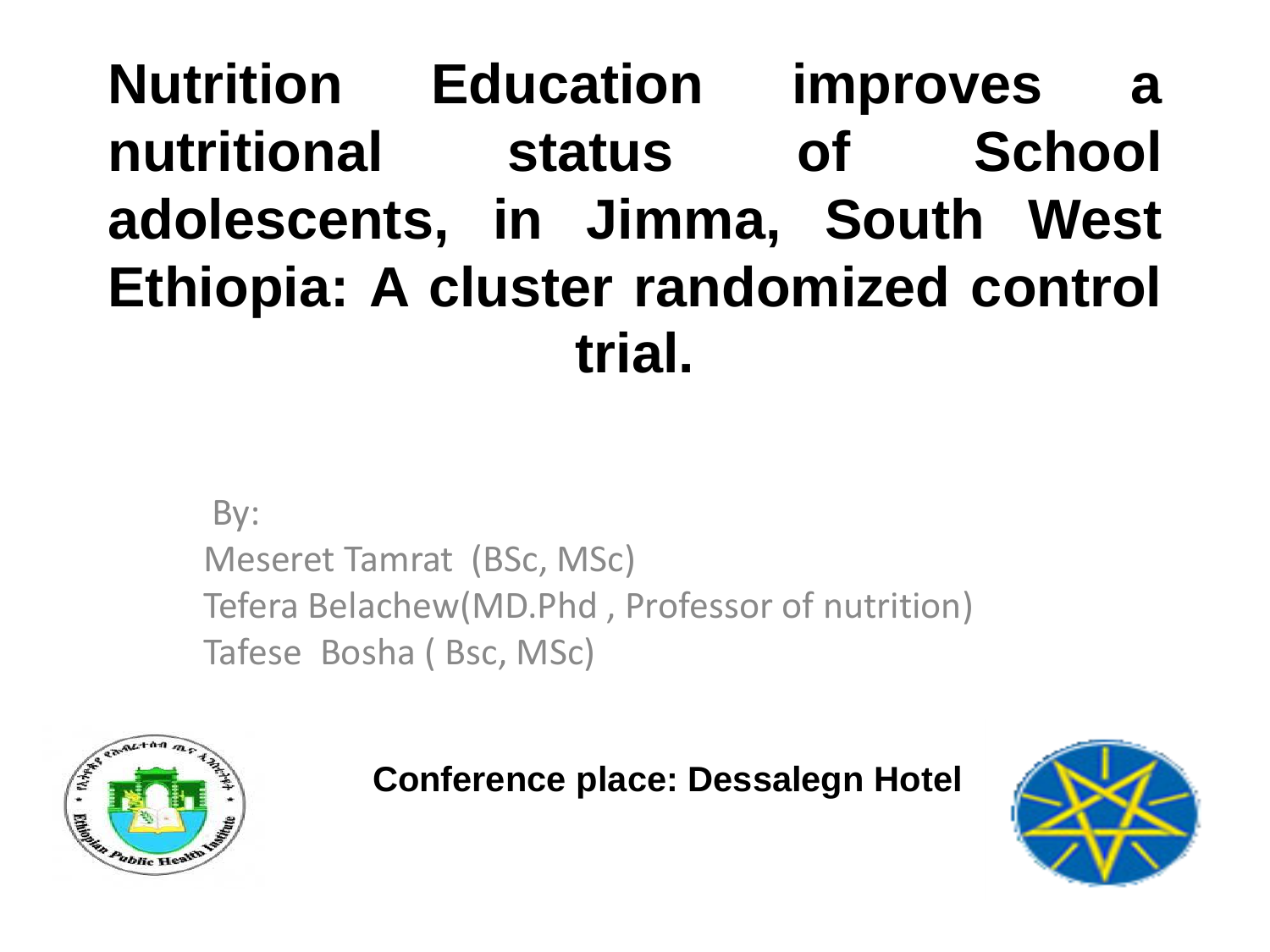### **Content**

- 1. Introduction
- 2. Objective
- 3. Methodology
- 4. Methods and material
- 5. Result and discussion
- 6. Conclusion and Recommendation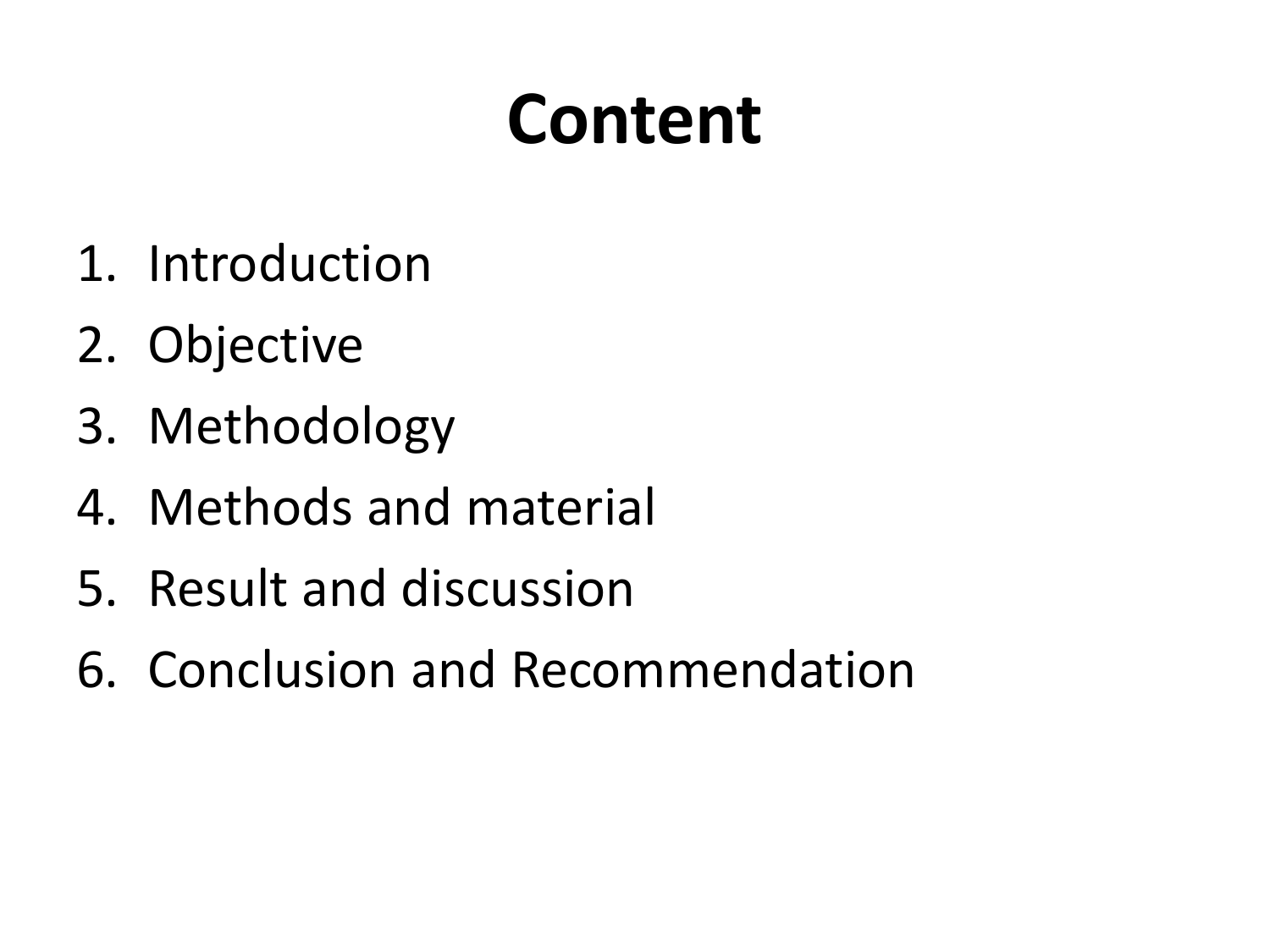### **Introduction**

- Adolescence defines as the age between 10 -19 years of age and from total world population, 19 % were Adolescence.
- Adolescence is particularly unique period in life and requires special attention to meet their nutritional needs because
	- $\circ$  it is a time of intense growth, psychosocial, and cognitive development
	- $\circ$  the second opportunities for catch up growth next to the first year of life. (Sajjan *et al., 2011 ;* Unicef , 2012).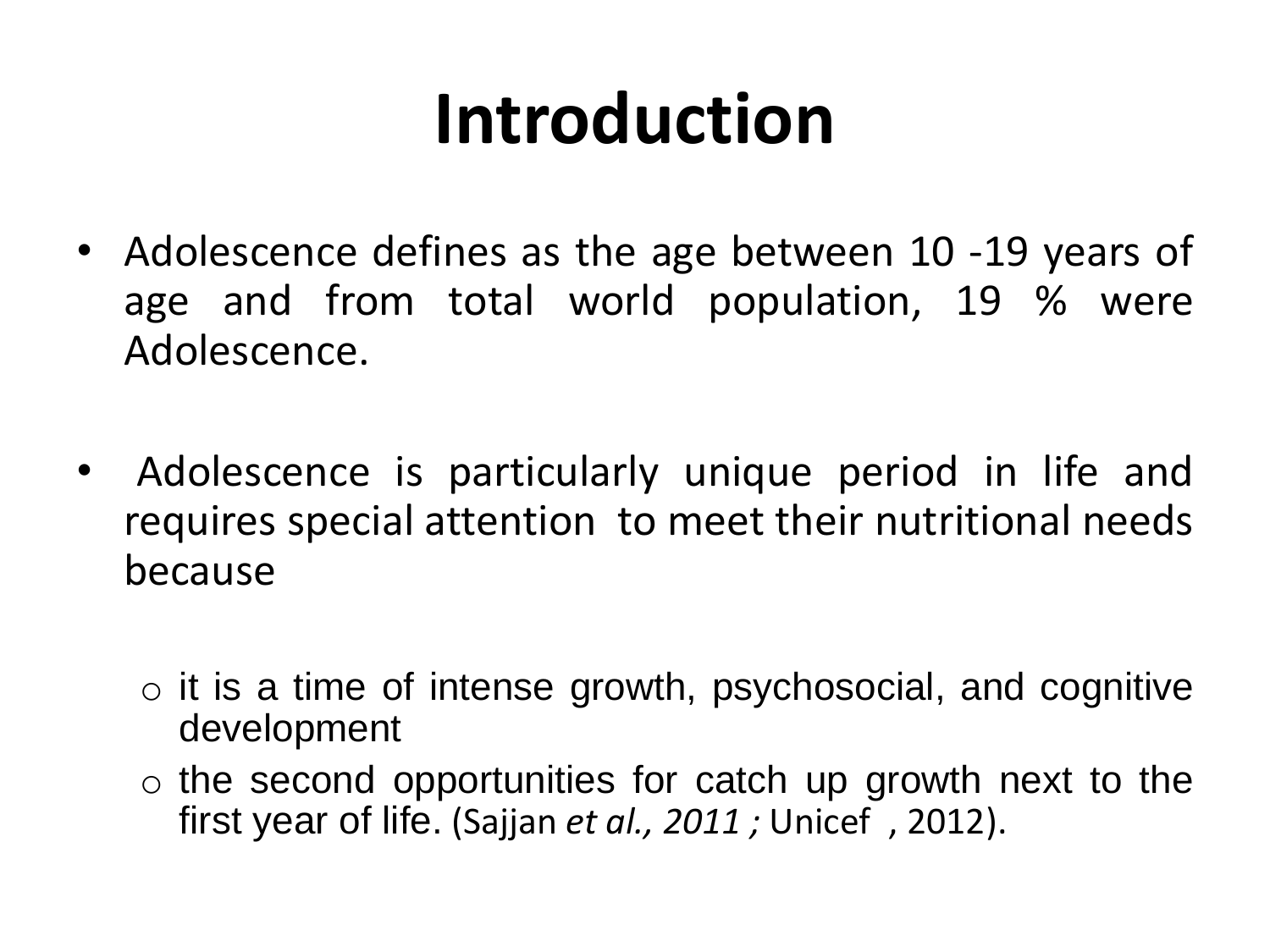- The quality of children's diets usually declines as they move from childhood to adolescence (Old wage and Egel, 2010).
- The principal factor associated with nutritional status and intake of foods in adolescence are:-
	- Quality of dietary intake
	- limited knowledge on food choices
	- psychological and social aspects of behavior
	- socio economic status (Choi *et al.,*2008;Old wage and Egel, 2010).
- The implementation of nutritional education programs in schools may help to teach and impress by frequent repetitions in the ability of identifying a healthy food choice in children (Garc´ıa- Casal *et al., 2011).*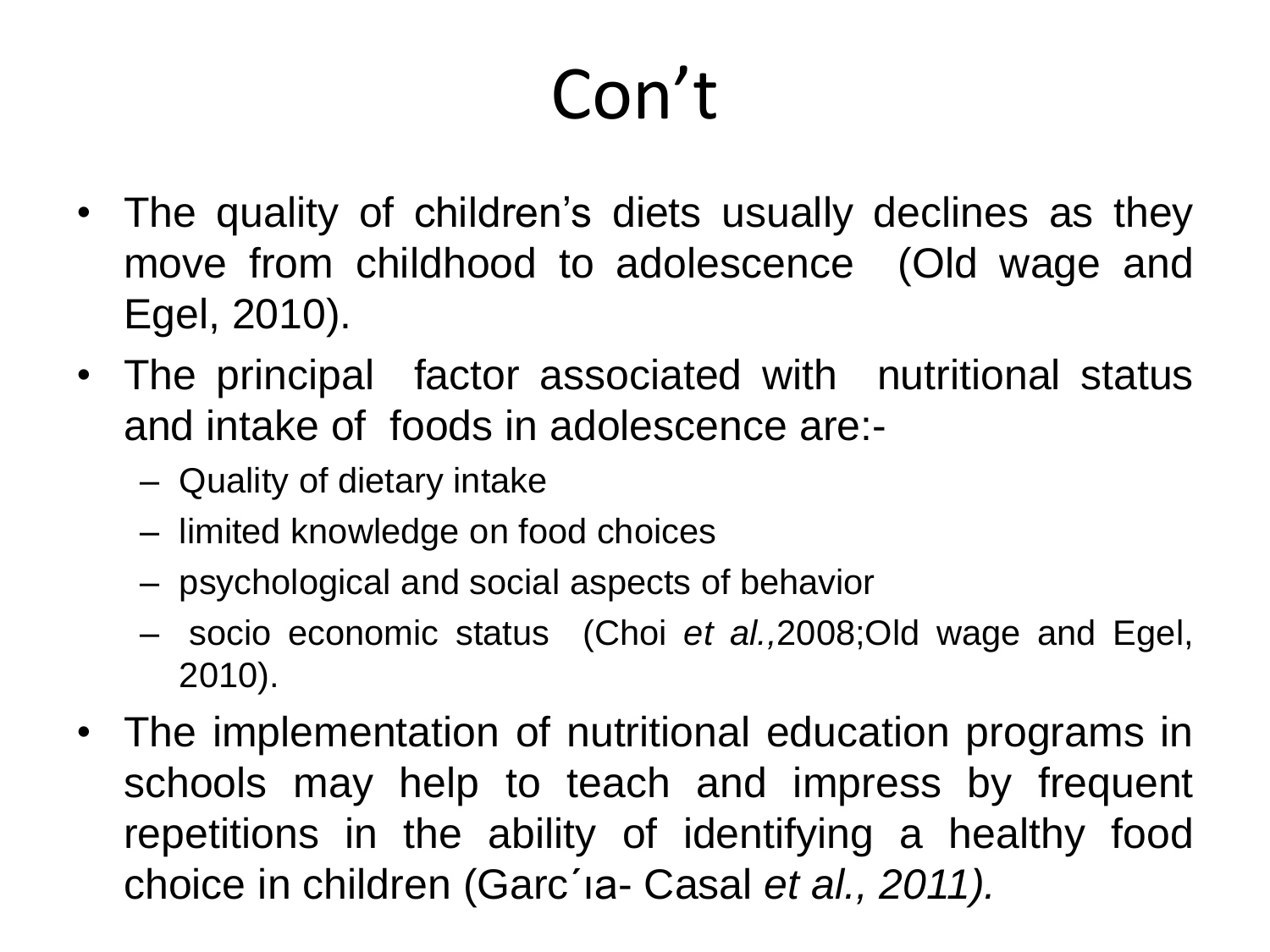- Nutrition education for adolescents should have a behavioral focus that will minimize the targeted risk factors.
	- The pre-post experimental study in adolescent of Nicaragua revealed that a significant improvement in nutritional knowledge of adolescents from 2.16 ( P< -0.35) to 11.5 ( P< 0.001) after imparting nutrition education for 6 months (Preety *et al*.;2015) .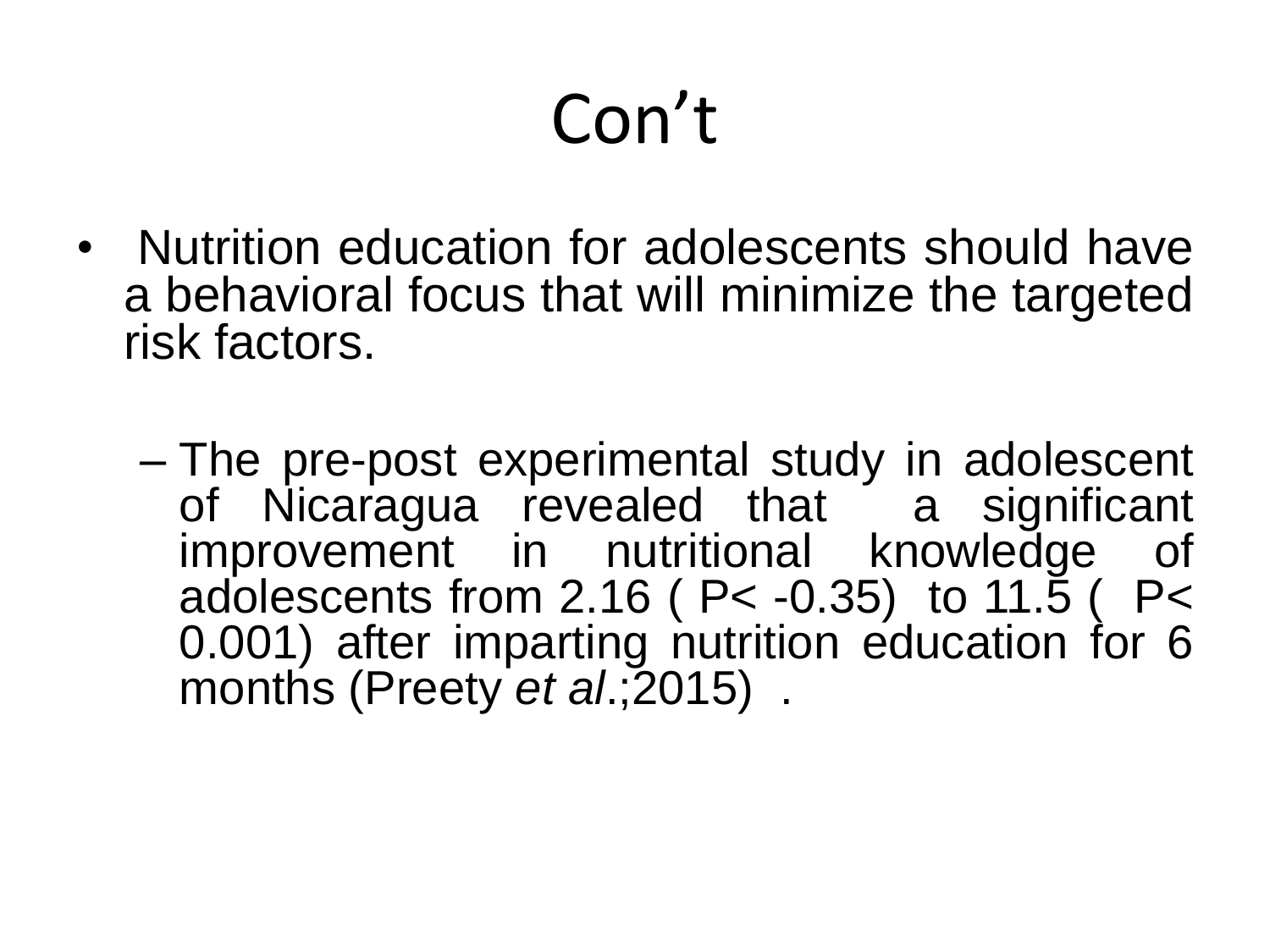- It is hoped that, nutrition education interventions are considered to reduce the level of malnutrition by improving the knowledge of adolescents on dietary choices.
- However in Ethiopia, there is no data weather nutrition education improves the knowledge and nutritional status of adolescents.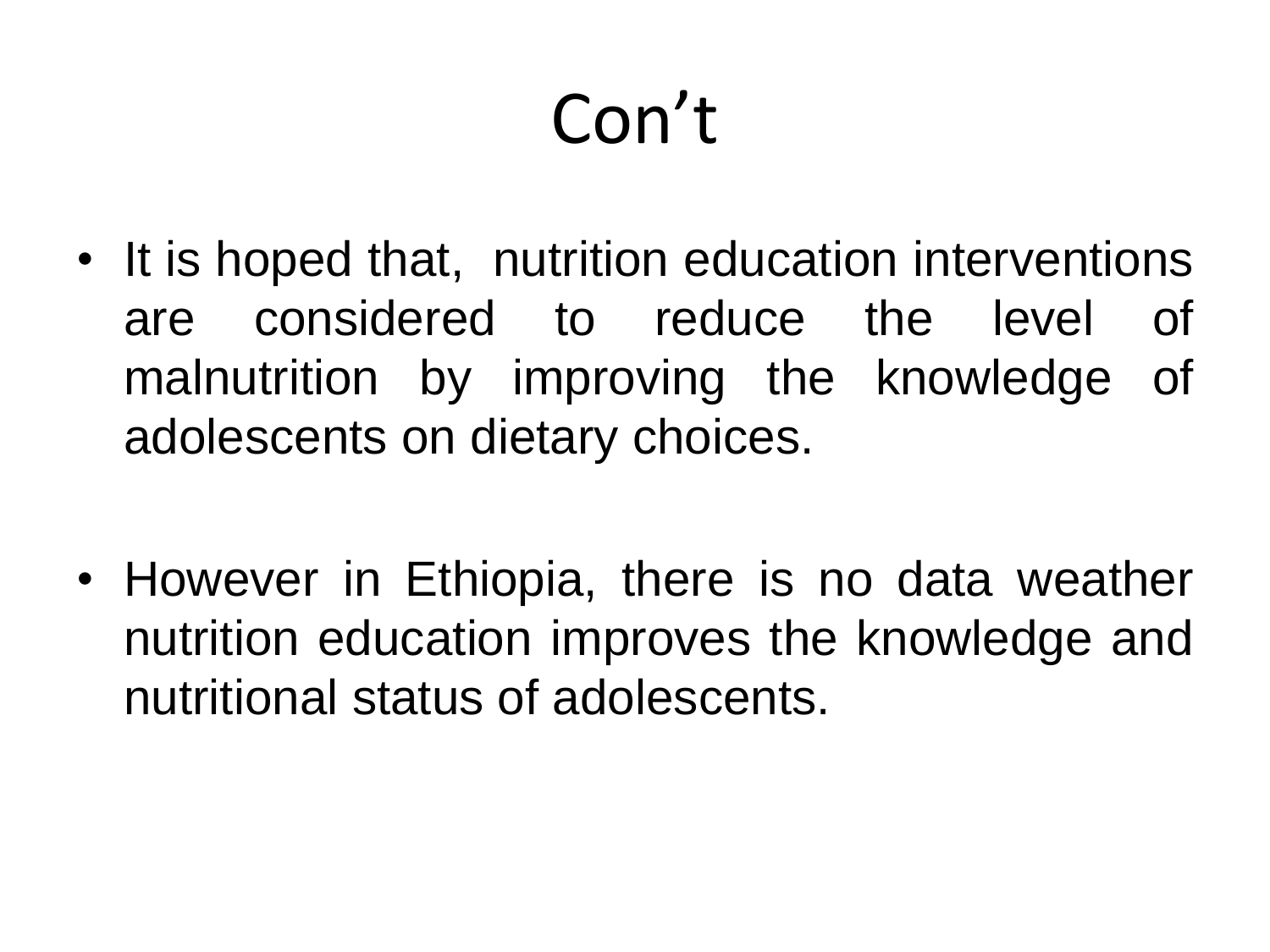- Therefore, this research intended to assess the:-
	- Nutritional status and nutritional knowledge
	- provided nutritional education
	- evaluated its impact on the nutritional status of adolescent school children in Serbo Schools, Kersa woreda, Jimma, and South West Ethiopia.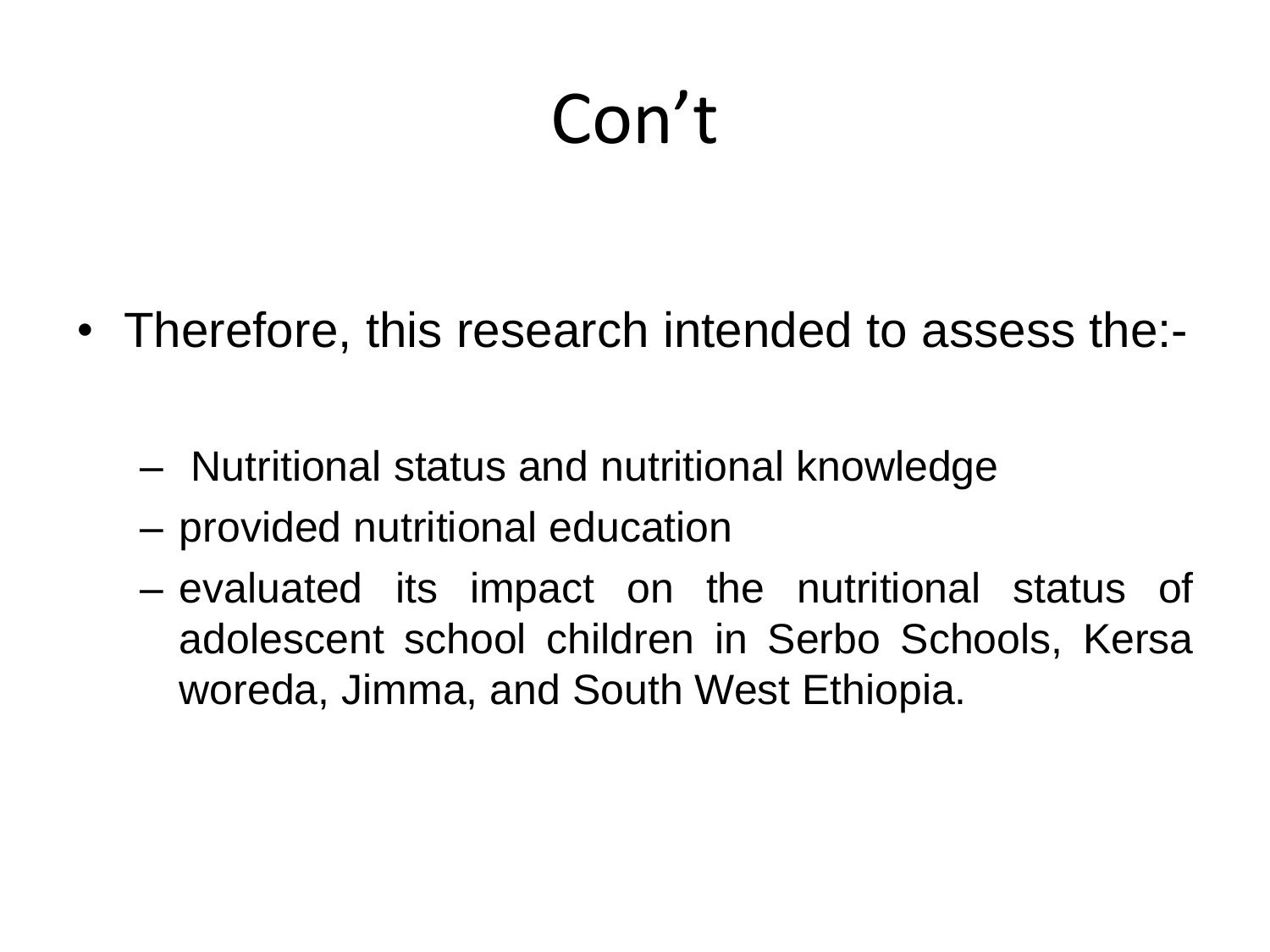# **Objectives**

### **General objective**

o To determine the impact of nutrition education intervention on nutritional status of school adolescents in Kersa Woreda, Jimma Zone, and South West Ethiopia.

Specific objective

- o To assess the nutritional status of school adolescent.
- o To assess the nutritional knowledge of school adolescent.
- $\circ$  To determine the effect of nutrition education on the nutritional status of adolescent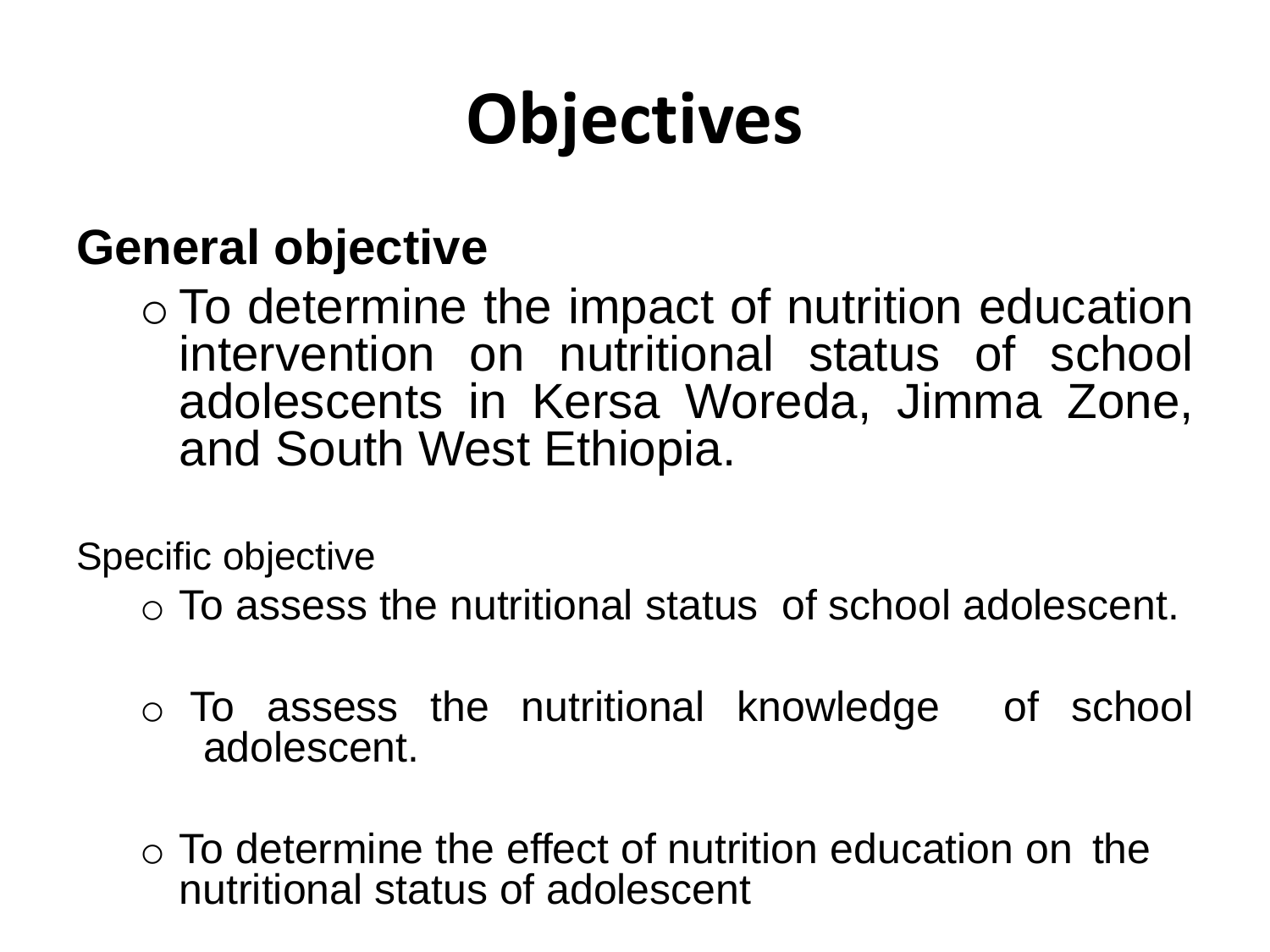### **Hypothesis**

• The nutritional status of adolescent school children would be improved in those who received nutrition education than those who had not received.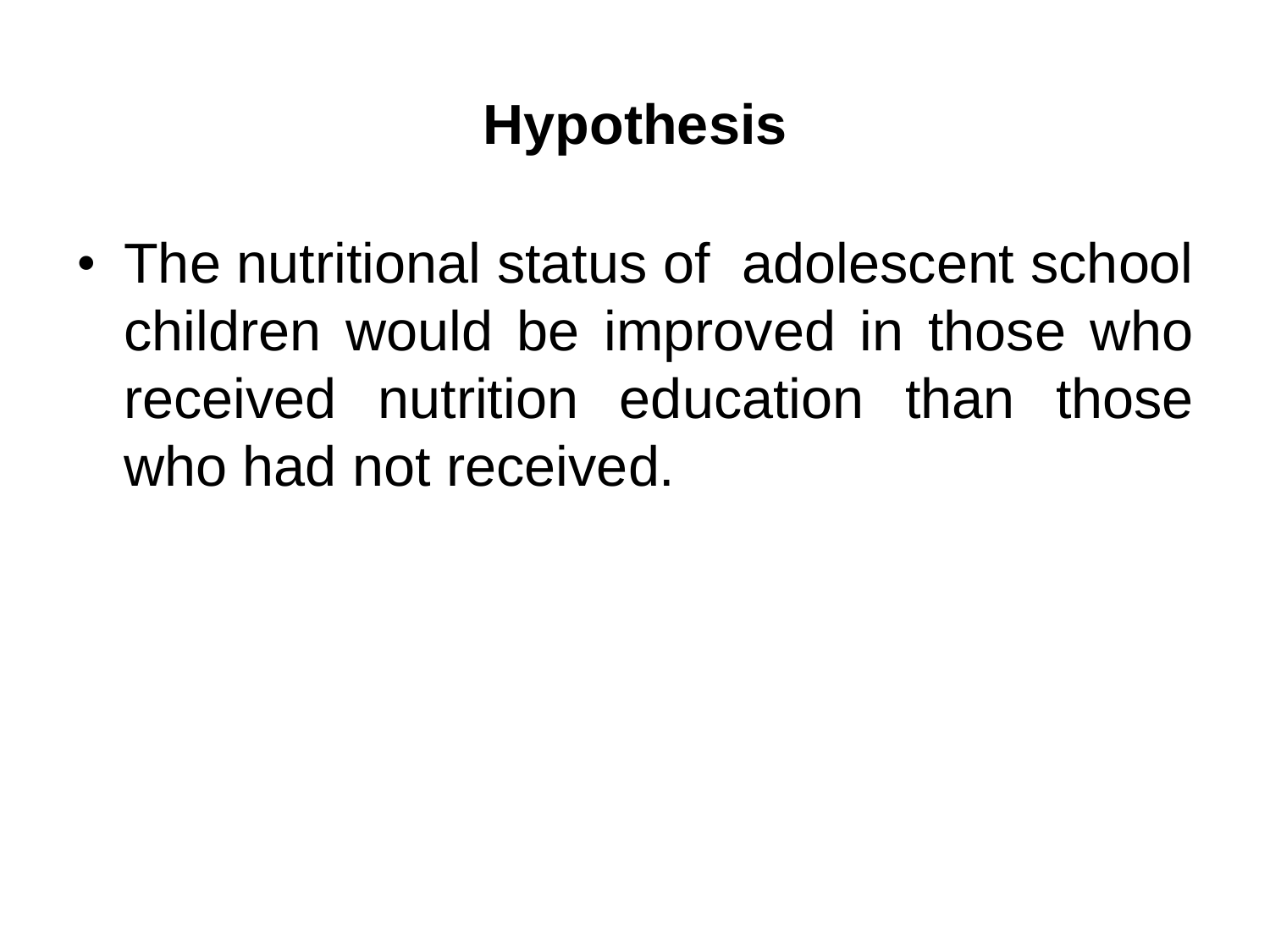# **Methodology**

- Study area and period
	- kersa woreda school in Jimma zone southwest Ethiopia, from 2012 to 2013.
	- located 330Km from the capital city of Ethiopia and 30 Km from Jimma town.
- Study design
	- A Cluster randomized control trial
- Population
	- Source population was all adolescent in kersa woreda schools
	- study population was adolescents in Kersa woreda schools who were randomly included in the study.
- Inclusion criteria
	- $-$  Adolescents students from  $5<sup>th</sup>$  to  $8<sup>th</sup>$  grade were included in the study.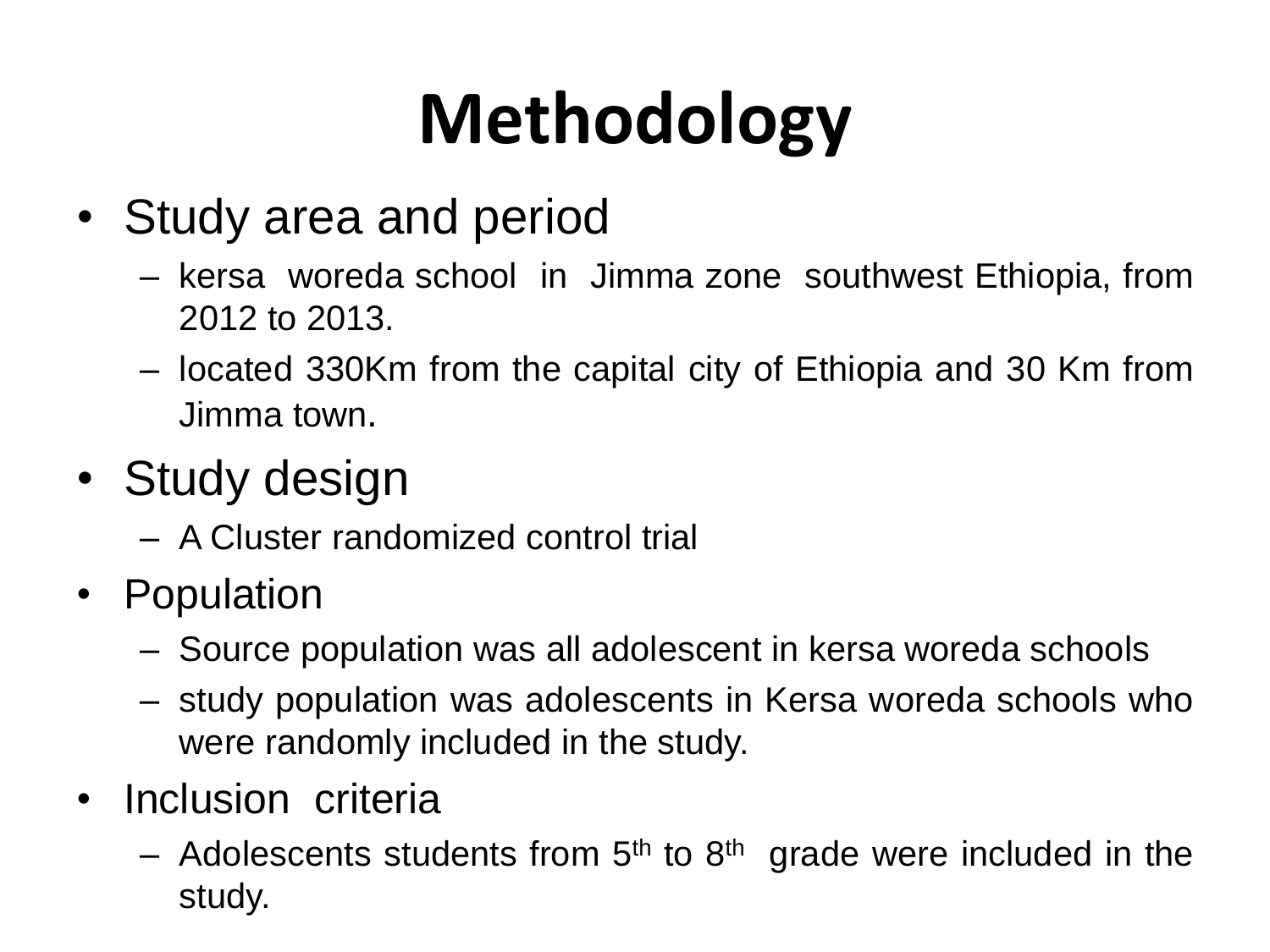- Exclusion criteria
	- Students who had history of current illness .
	- Those children who attended less than 25 % of the nutrition education session, were excluded from the study.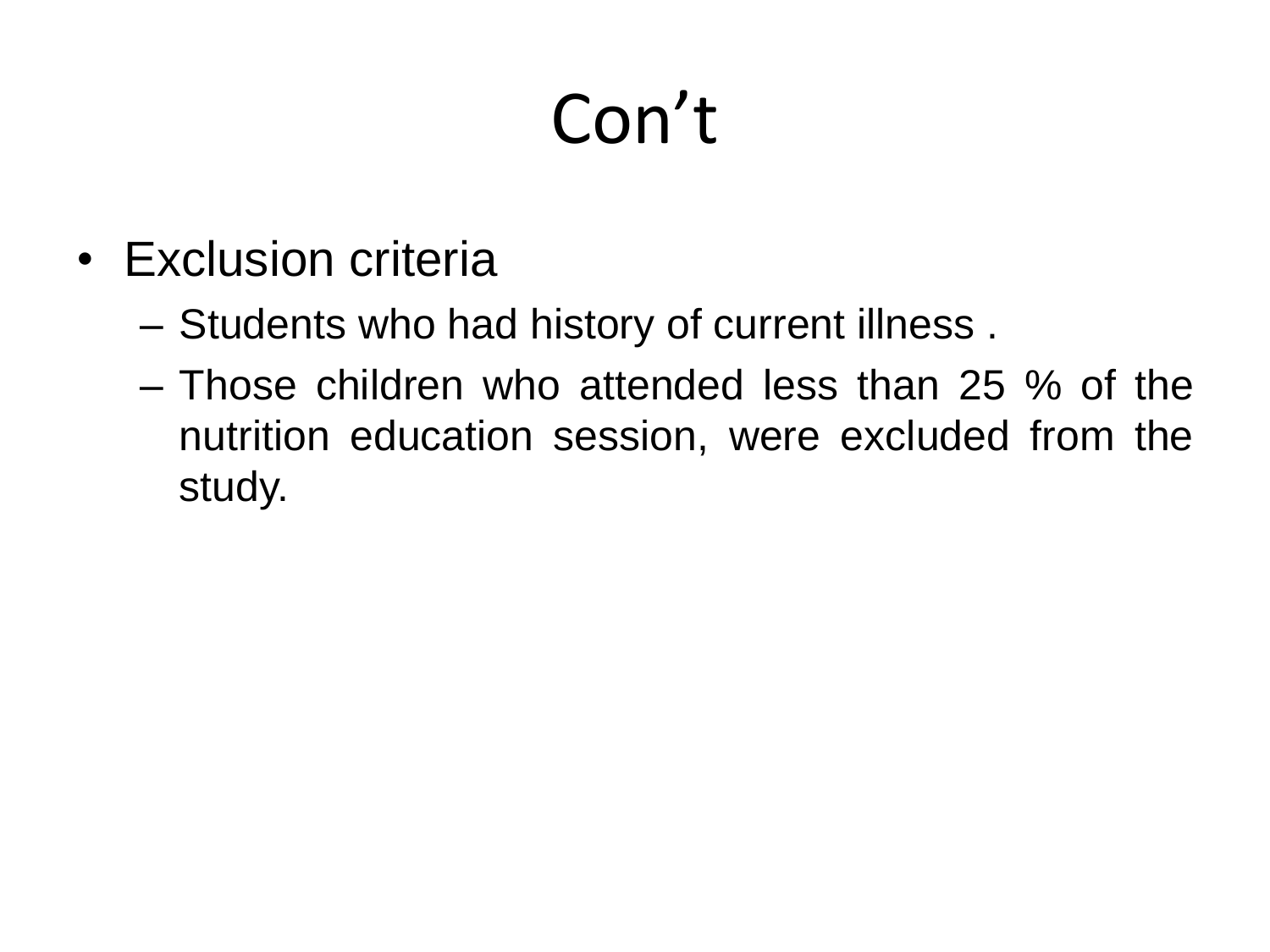o **Sample size and technique :-** Sample size was calculated by considering comparison of two proportions of population

*Where* 

$$
(Z1 + Z2)2 2p (1 - P)
$$

 $(P2 - P1)2$ 

- *n = Sample size for each group*
- *Z1= 1.96 for 95% CI*
- *Z2= 0.84 for 80% power*
- *P 2= Anticipated value the population proportion of control group, since there were no prevalence of malnutrition as well as in the study area, the investigator was taken the prevalence as 50% (0.5).*
- *P 1= Anticipated value the population proportion of outcome on intervention group reduced by 30% from 50%, it will be 0.15. Then reduced from the P2, anticipated value for the intervention group will be 0.35.*
- *P2-P1 = the difference in mean of intervention and control group will be 0.15.*
- *P = (P1+P2) /2= 0.425*
- $n = 170$  ,  $170^* 2 = 340$
- 10 % of 340 =34+ 340= **374**

### Final sample for control and intervention group became 187 for each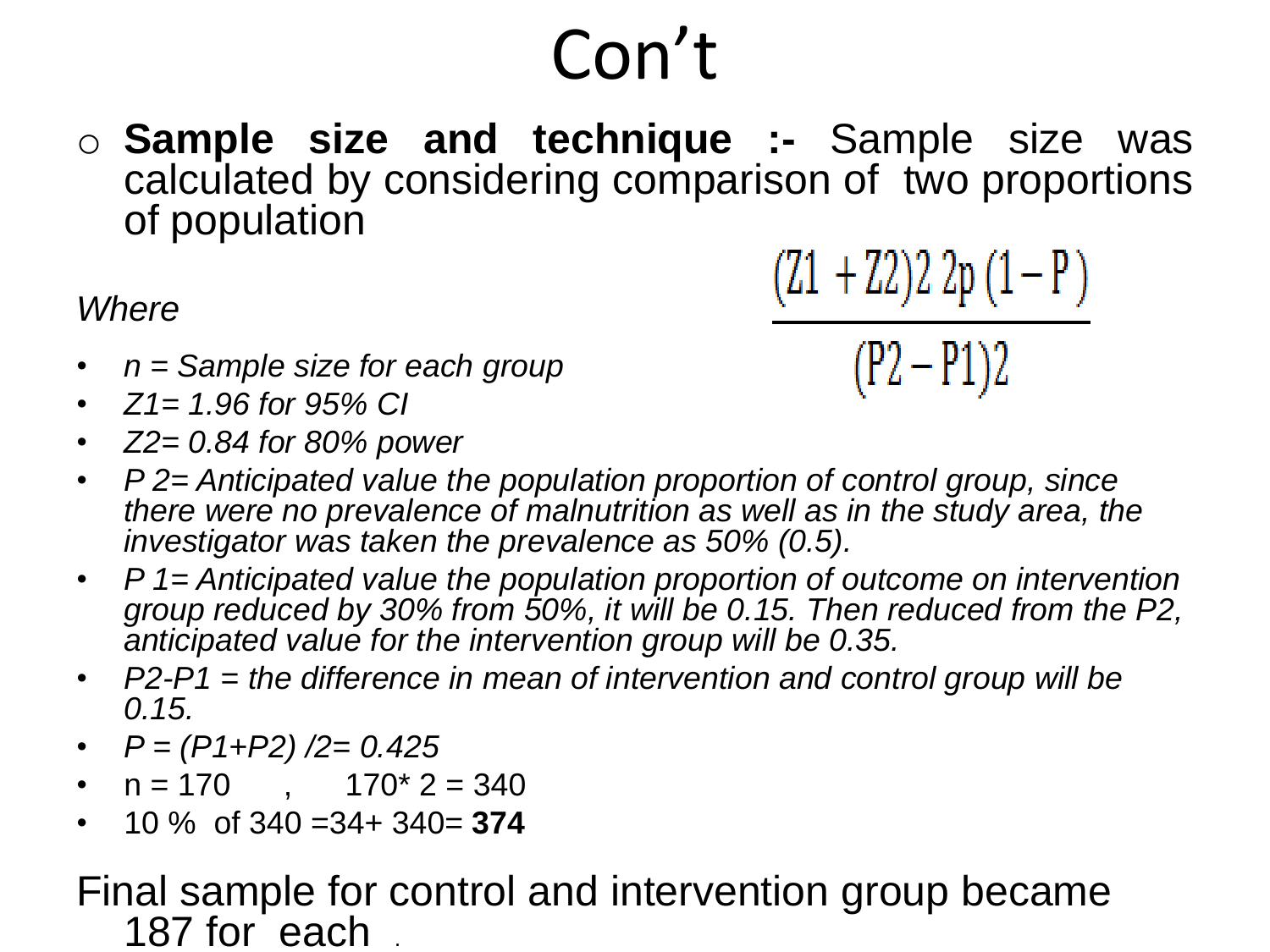

Fig .1 Sampling technique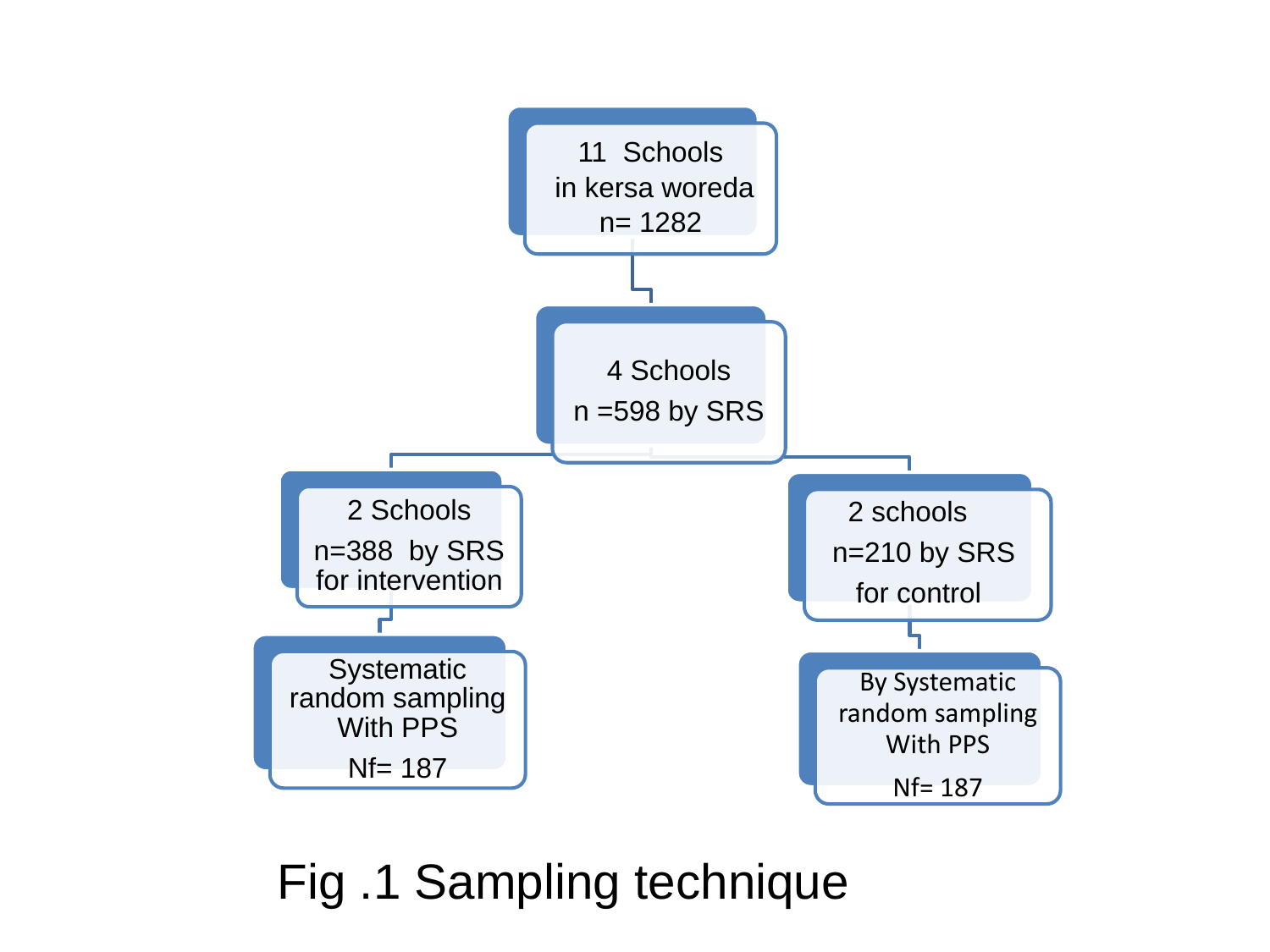### **Variables**

- Dependent Variable
	- Nutritional status (BMI for Age and height for age)
	- Growth (weight and height increment)
- Independent variable
	- Age, sex, household family size, maternal education, paternal education, nutrition knowledge, nutrition education (intervention), individual dietary diversity score and food variety score, animal source food and wealth index.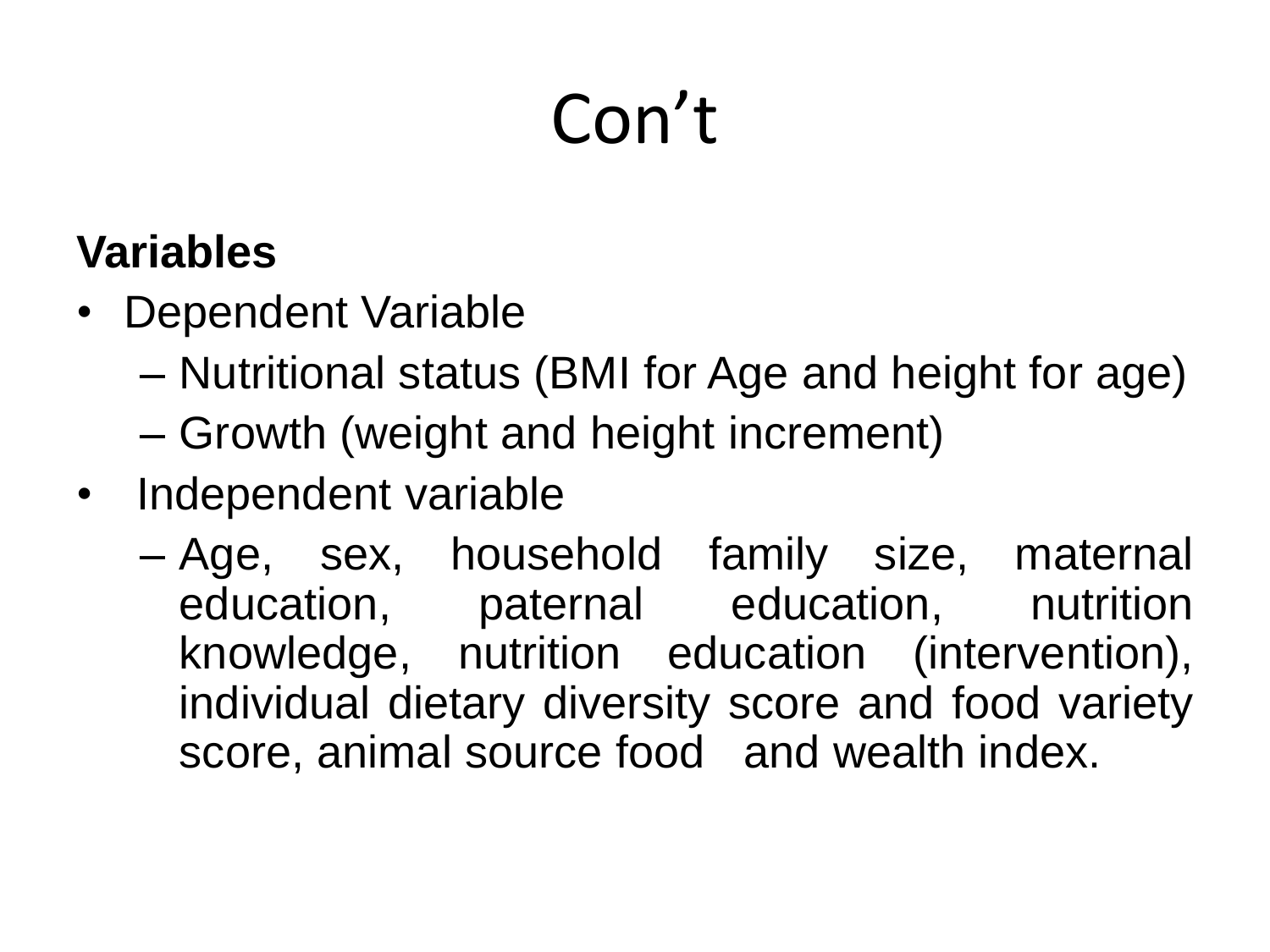#### **Tools and measurment :-**

- Structured questionnaires
	- socio-demographic
	- knowledge on nutrition
- anthropometric measurements (weight and height)
- 24 hrs dietary recall to generate dietary diversity, variety foods at base line and end line for both groups.
- There were 9 nutritional Knowledge questions , The responses of all of the questions were summed up to give the total score of knowledge for each adolescent
- DDS were calculated from 9 food groups by summing the number of unique food groups consumed by adolescents in the 24-hour period and calculated by counting food groups (FAO,2011).
- Food variety score (FVS) is computing by summing up all the frequency of individual consuming food among 49 food items taken from 24 hour dietary recall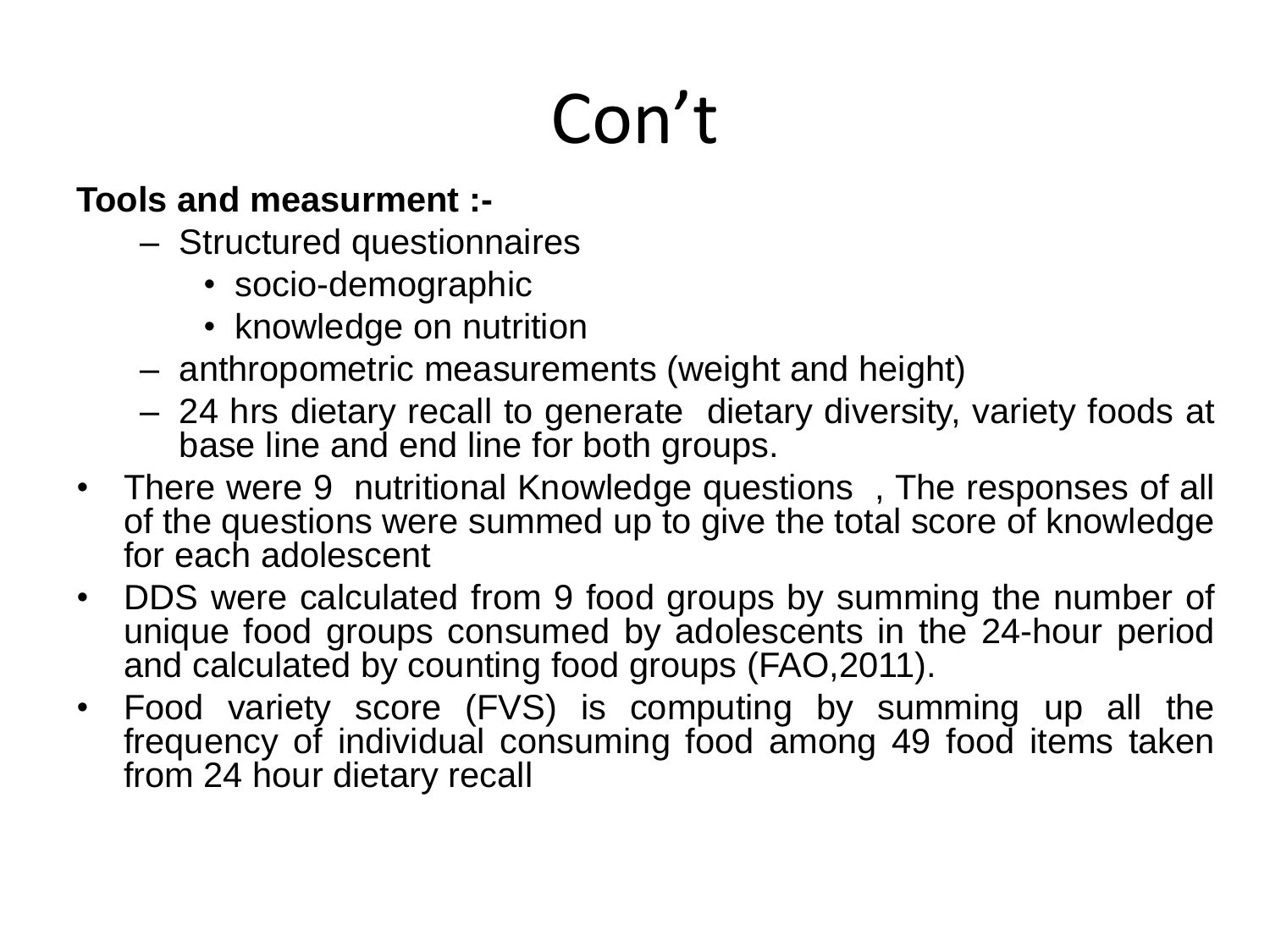- Anthropometric indicators were Z-scores height for age and BMI for age (BAZ) and HAZ < -2SD
- Nutrition education were given for 48 hours within 6 months on relevant topic for intervention group.
- All data were checked and analyzed using the SPSS-16 ,SAS 9.2 , WHO Anthro Plus software.
- Descriptive statistics and chi-square and T-test analysis were used for describing variables .
- Mixed effects model was used to examine differences in heights and weight within individual subjects over the follow up period.
- This study was approved by Ethical Review Committee of Hawassa University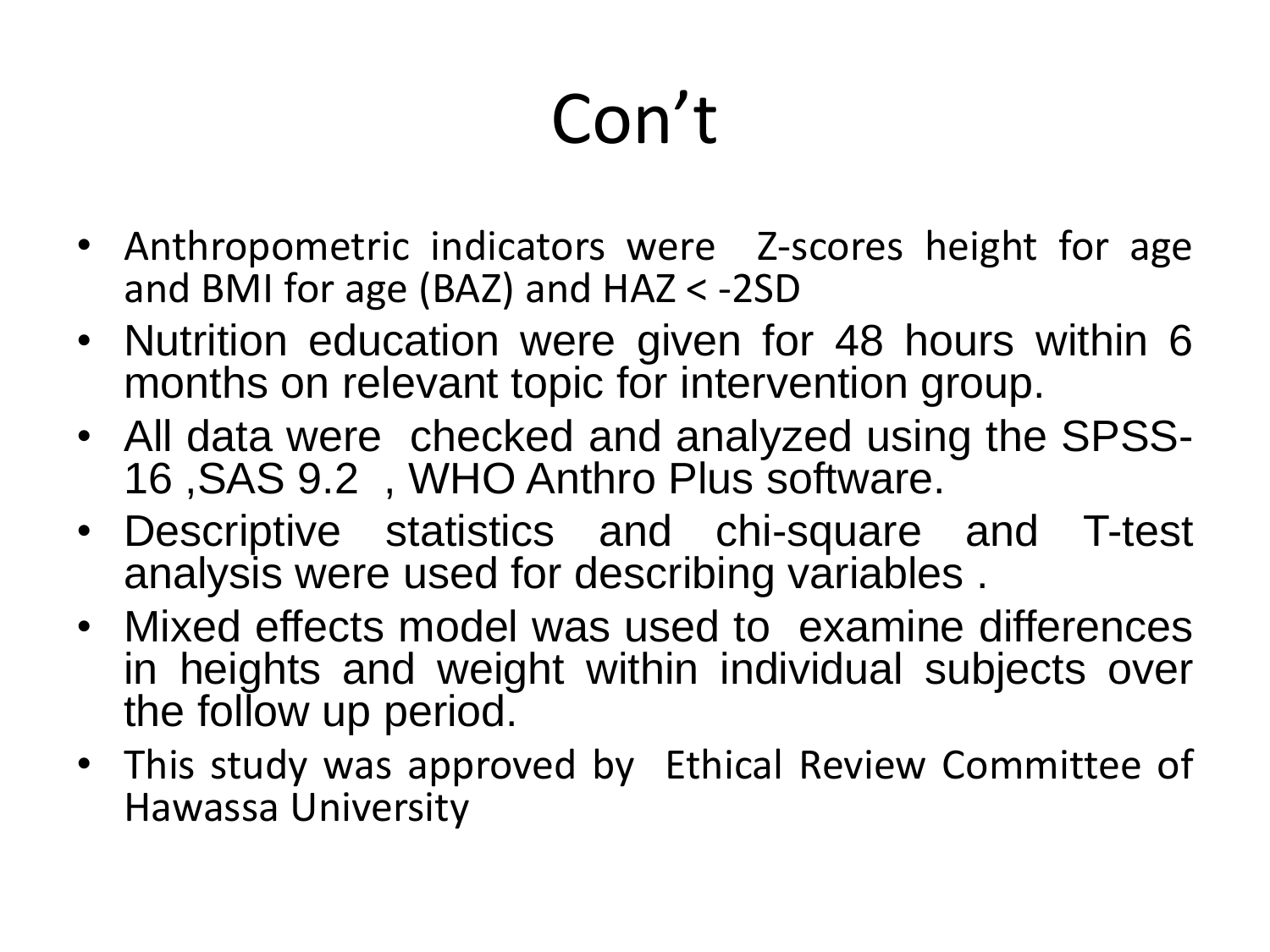### **Result and Discussion**

- Out of 374 study subjects
	- Only 1.6% were lose to follow up .
	- mean age of the respondents was  $14.37 \pm 1.75$
	- 57.8% were girls.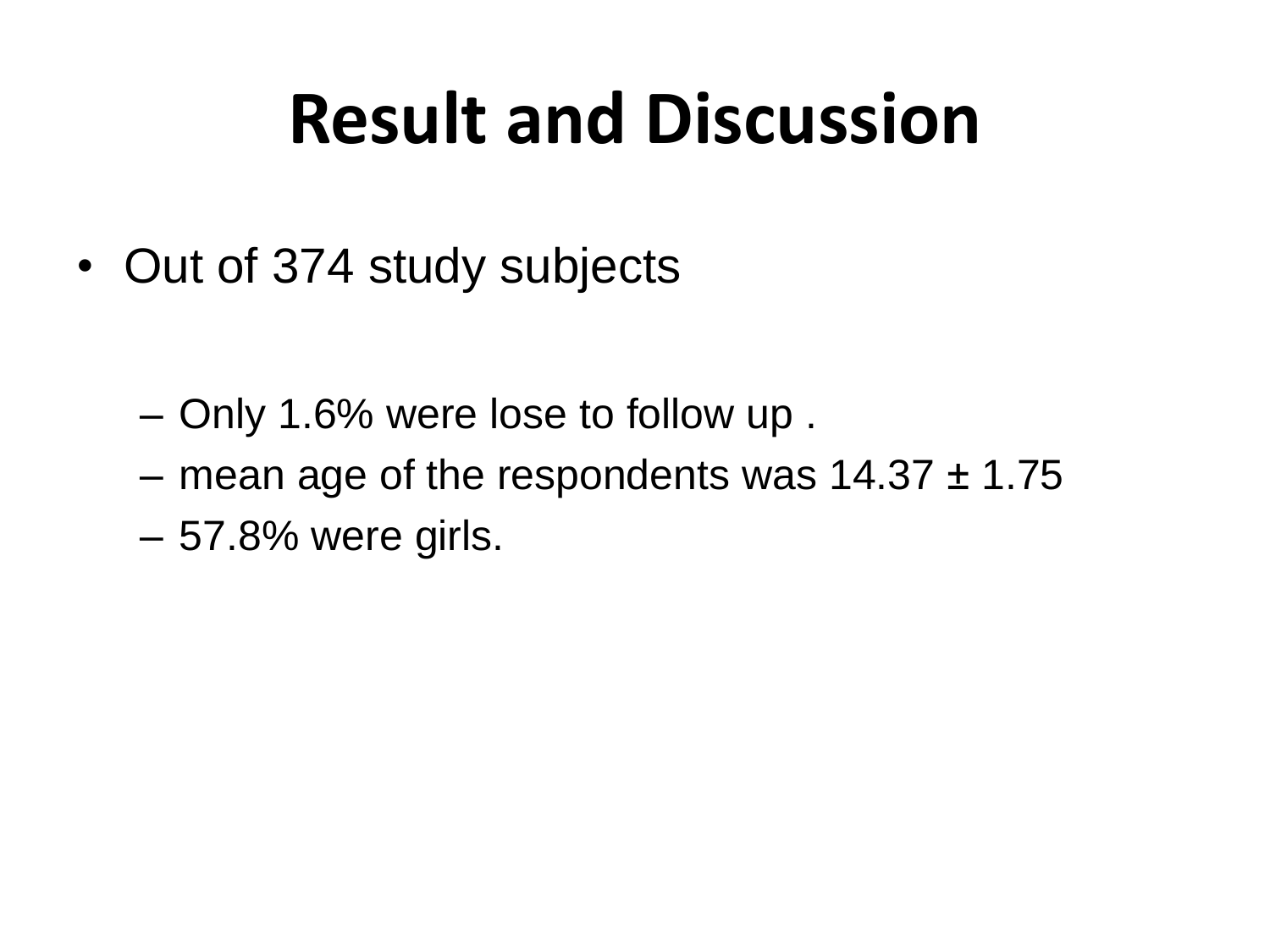#### **Table 1Socio demographic characteristics among intervention and control group of adolescents in Kersa Woreda, Jimma Zone, South West Ethiopia, 2013**

|           |               | Control          |             | Intervention     |       |
|-----------|---------------|------------------|-------------|------------------|-------|
|           |               | no               | $\%$        | no               | $\%$  |
| Age       |               |                  |             |                  |       |
|           | $10 - 14$     | 99               | 52.9        | 111              | 59.4  |
|           | $15 - 19$     | 88               | 47.1        | 76               | 40.6  |
| Gender    |               |                  |             |                  |       |
|           | Male          | 90               | 48.1        | 69               | 36.8  |
|           | Female        | 97               | 51.9        | 118              | 63.1  |
| Ethnicity |               |                  |             |                  |       |
|           | Oromo         | 172              | 92          | 169              | 90.4  |
|           | Amhara        | $\bf 8$          | 90.4        | $\boldsymbol{9}$ | 4.81  |
|           | <b>Tigrae</b> | $6\,$            | 3.2         | 1                | 0.53  |
|           | Gurage        | 1                | 0.53        | $\overline{7}$   | 3.74  |
|           | Dawero        | $\boldsymbol{0}$ | $\mathbf 0$ | $\mathbf 1$      | 0.53  |
| Religion  |               |                  |             |                  |       |
|           | <b>Muslim</b> | 160              | 85.56       | 154              | 82.35 |
|           | Orthodox      | 21               | 11.22       | 28               | 14.97 |
|           | Protestant    | $\,6$            | 3.2         | 5                | 2.67  |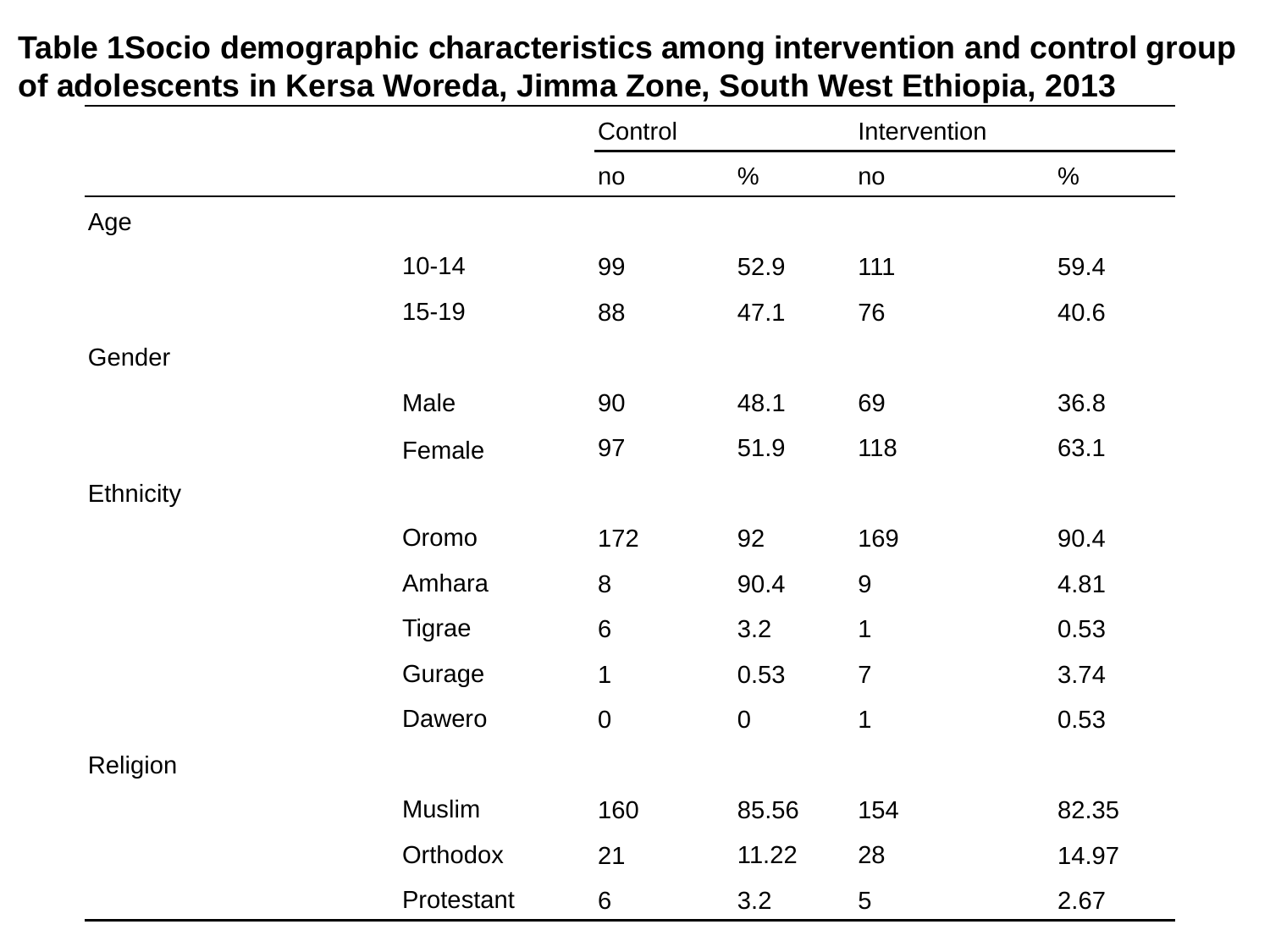|                    |               | <b>Control</b> |          | <b>Intervention</b> |               |
|--------------------|---------------|----------------|----------|---------------------|---------------|
|                    |               | No.            | $\%$     | <b>No</b>           | $\frac{9}{6}$ |
| Maternal education |               |                |          |                     |               |
|                    | informal      |                |          |                     |               |
|                    | education     | 114            | 61       | 110                 | 58.8          |
|                    | primary       | 53             | 28.3     | 59                  | 31.6          |
|                    | High school   | 17             | 9.1      | 17                  | 9.1           |
|                    | college       | 3              | 1.6      | 1                   | 0.5           |
| Paternal education |               |                |          |                     |               |
|                    | Informal      |                |          |                     |               |
|                    | education     | 62             | 33.2     | 60                  | 32.1          |
|                    | Primary       | 99             | 52.9     | 96                  | 51.3          |
|                    | Highschool    | 21             | 11.2     | 24                  | 12.8          |
|                    | College       | 5              | 2.7      | $\overline{7}$      | 3.7           |
| mother occupation  |               |                |          |                     |               |
|                    | Housewife     | 136            | 72.7     | 99                  | 529           |
|                    | Daily laborer | 27             | 14.4     | 45                  | 24.1          |
|                    | Farmer        | 19             | 10.5     | 30                  | 16            |
|                    | Merchant      | $\overline{4}$ | 2.1      | 12                  | 6.4           |
|                    | Employed      | $\overline{A}$ | $\Delta$ | $\overline{A}$      | പ പ           |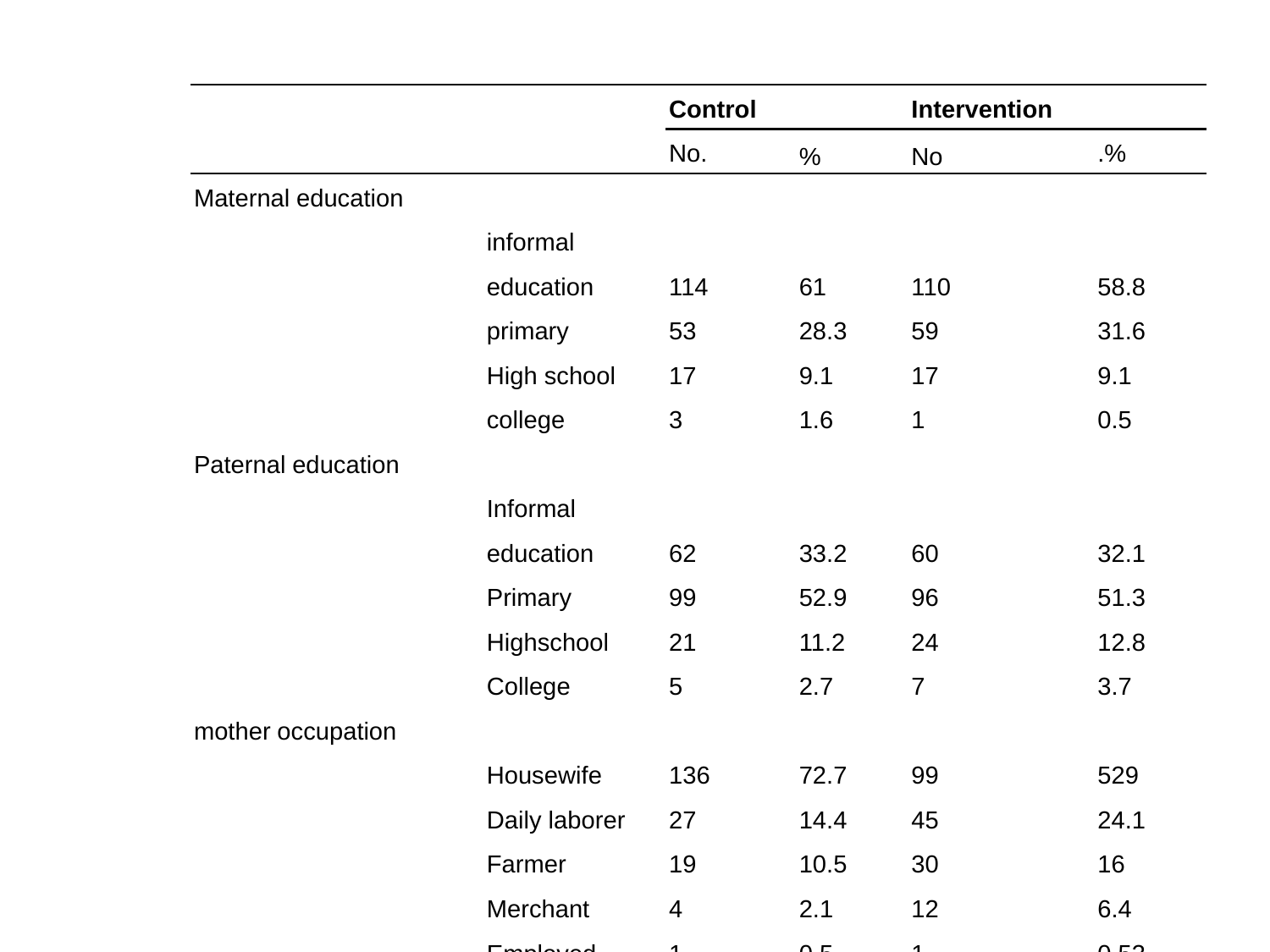

**Fig. 1 Mean knowledge scores of adolescents among intervention and controls by round in school adolescents in Kersa Woreda, Jimma Zone, South West Ethiopia, 2013.**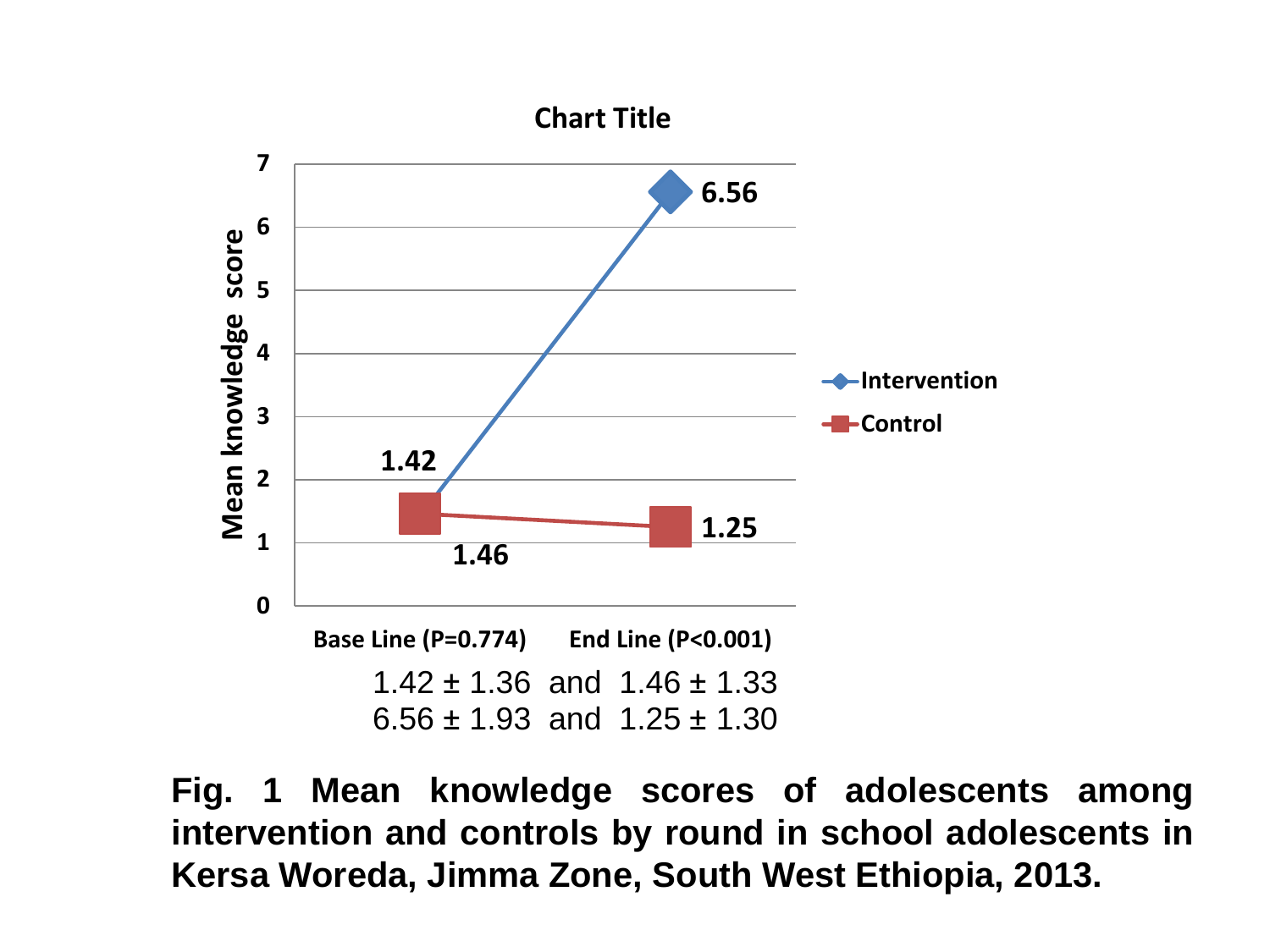

**Fig. 2 Mean dietary diversity score of the adolescents in Kersa Woreda, Jimma Zone, and South West Ethiopia, 2013.**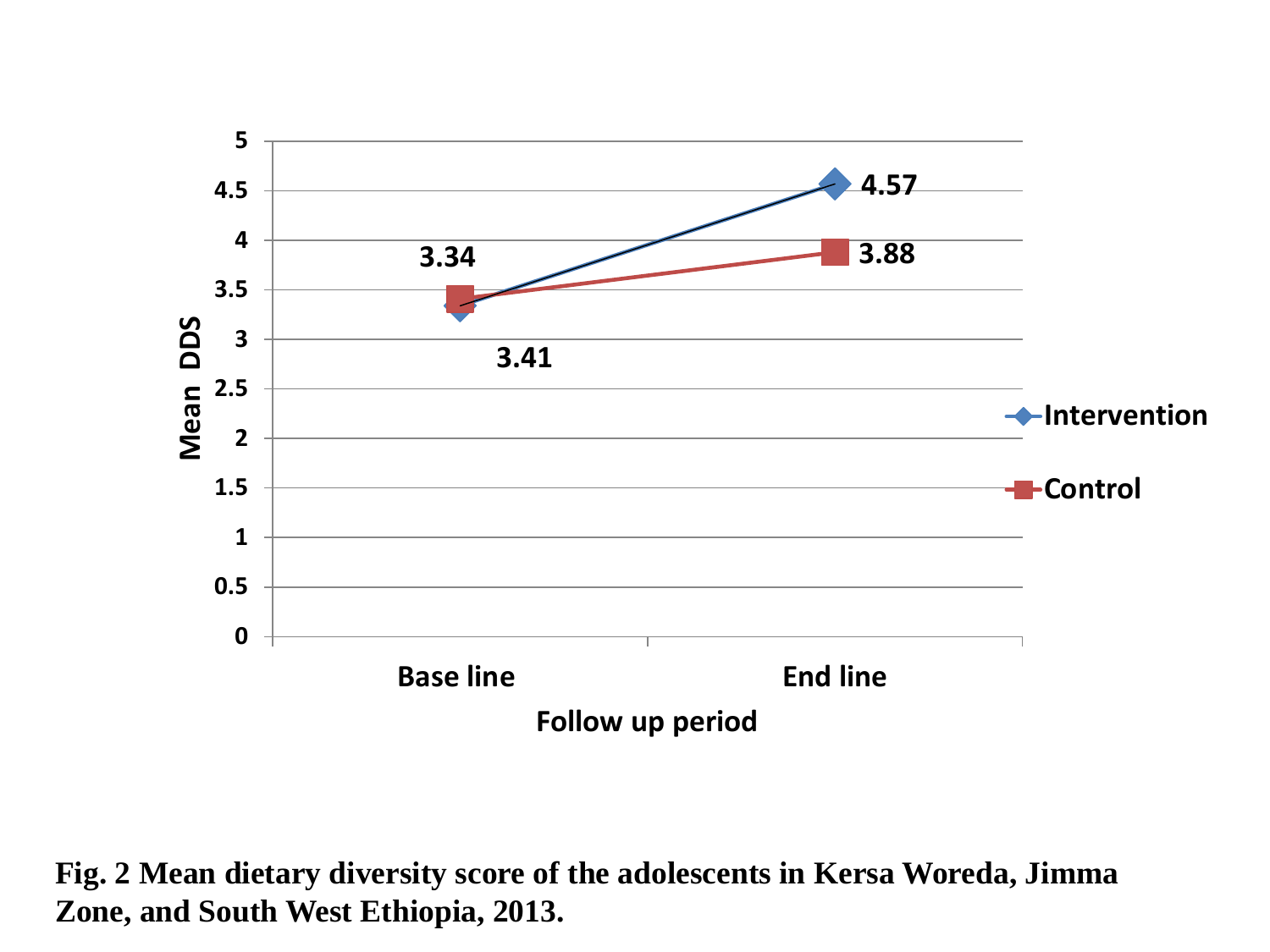**Table 2 Mean food variety score of adolescents among intervention and control adolescents in Kersa Woreda, Jimma Zone, and South West Ethiopia,2013.**

|              | <b>Base line</b> | <b>End Line</b>  | <b>P-value</b> |
|--------------|------------------|------------------|----------------|
| Intervention | $6.33 \pm 2.3$   | $10.23 \pm 2.17$ | P < 0.05       |
|              |                  |                  |                |
| control      | $5.74 \pm 1.9$   | $6.98 \pm 2.10$  | P < 0.001      |
|              |                  |                  |                |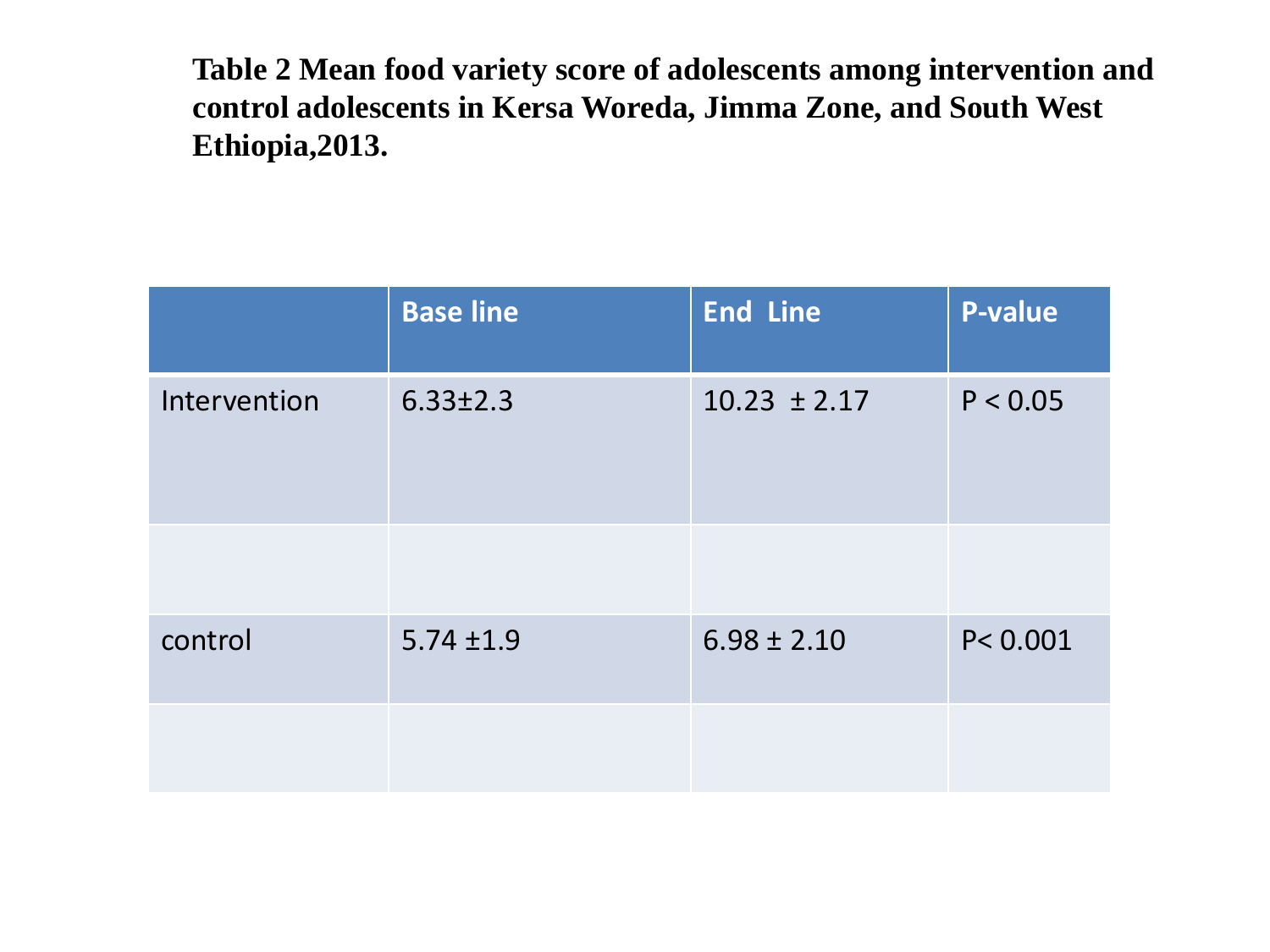

Fig. 1 : BMI for age ( Z score < -2 sd) among the adolescents in intervention and control over time in Jimma Zone, 2013.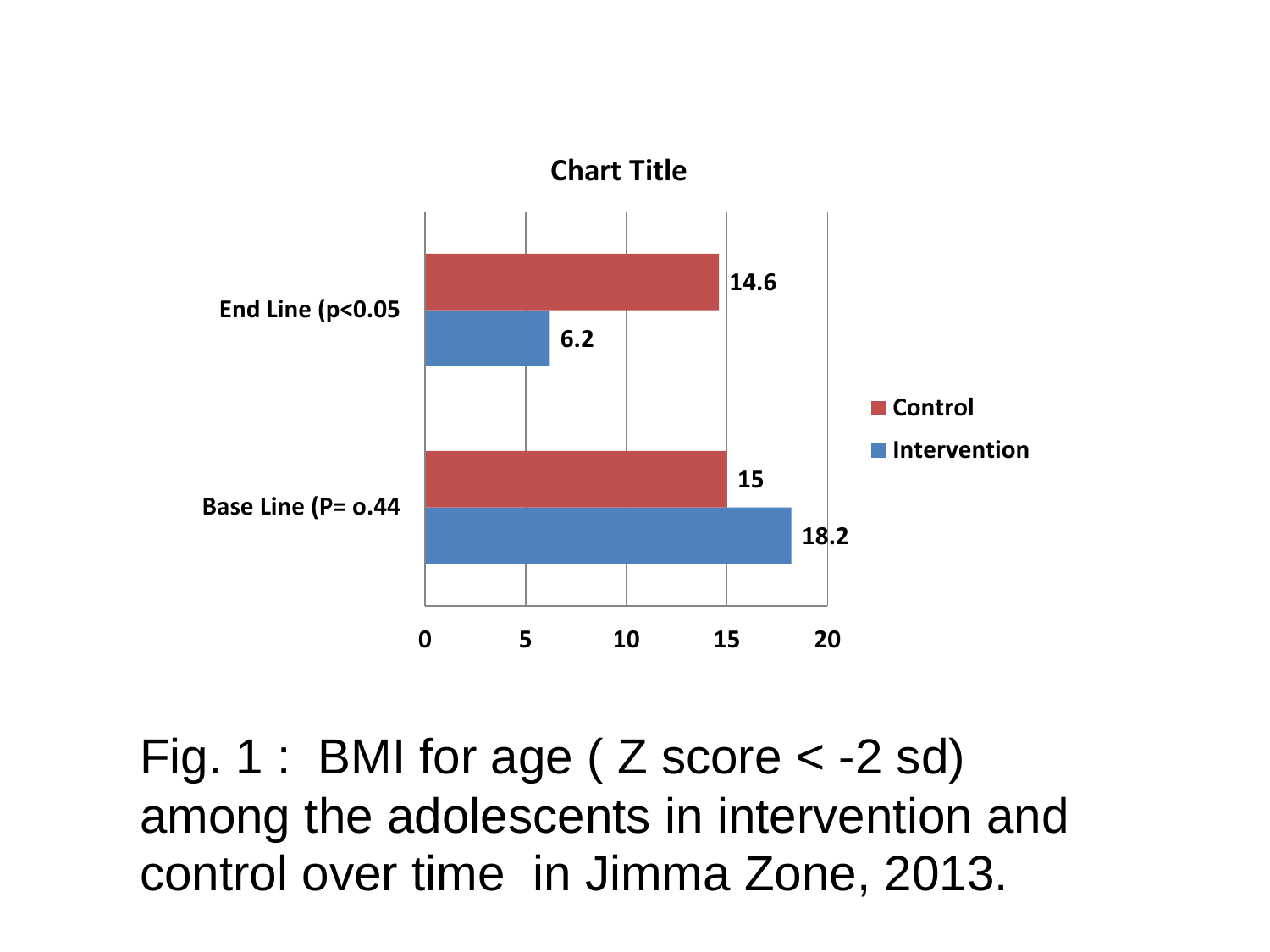- Findings showed that the nutrition education intervention produced significant improvements in nutrition knowledge, dietary diversity score (DDS), food variety score (FVS) and underweight among adolescents who received a nutrition education.
- Similar findings were reported in India regarding improvement of student knowledge towards nutrition in intervention groups after imparting nutrition education (Tarvinder *et al*., 2007; Sajaan *et al*., 2011).
- The majority of the students consumed less diversified and low variety food in both groups and this trends were improved after 6 months of nutrition education .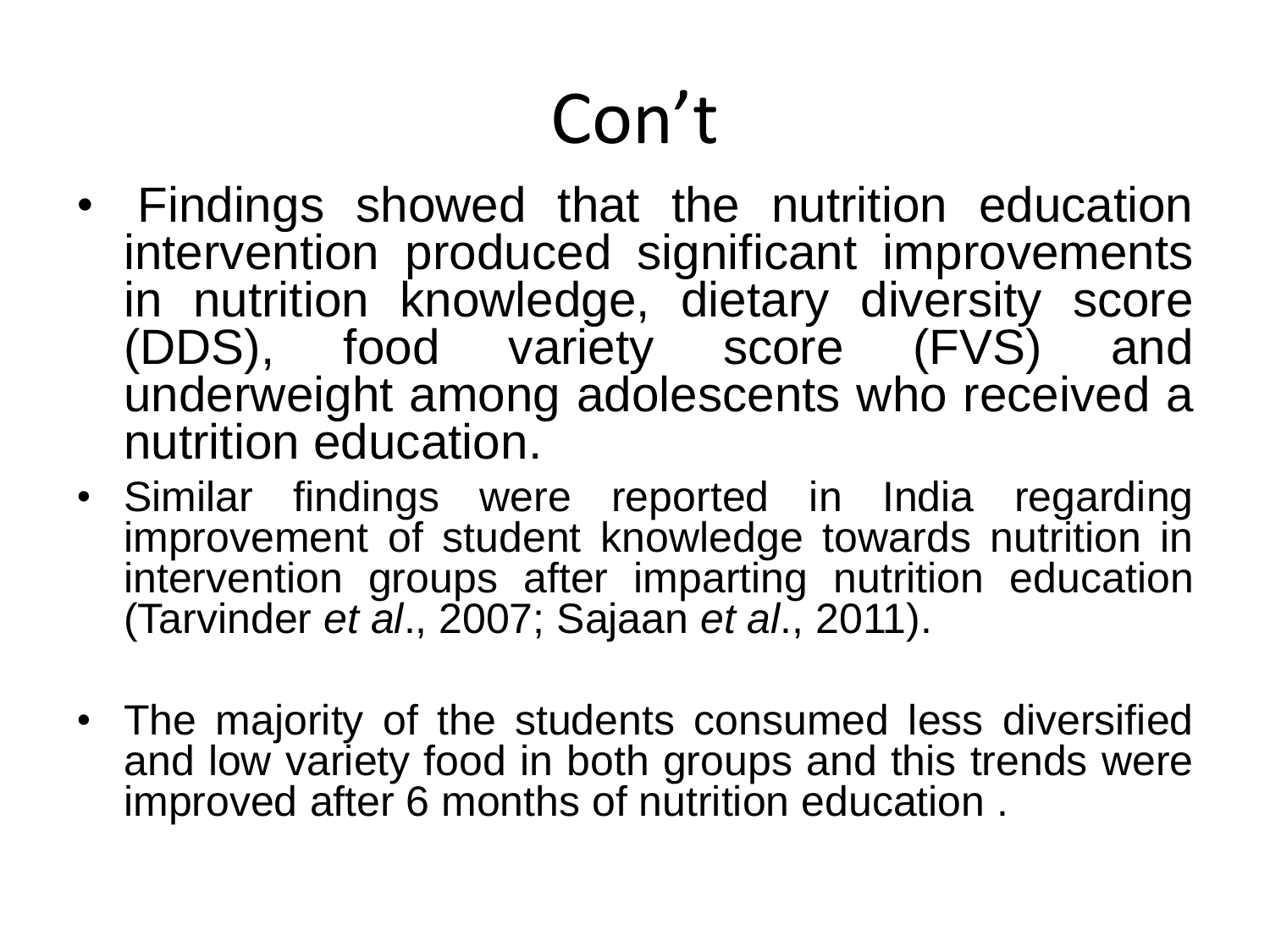- In turn their nutritional status of the adolescents who received nutritional education were improved comparing to those who didn't receive .this finding was in a line with meta analysis of canadian study (Harris et al., 2009).
- after imparting education the intervention group were dropped from 18.2 % to 6.3 %,
	- . This is likely due to low awareness toward diversified diet and having monotonous diets which mainly source of energy contribute to the burden of underweight and stunting (Belachew *et al*., 2013).
- However, the nutrition education didn't make differences on stunting (  $P= 0.148$ ).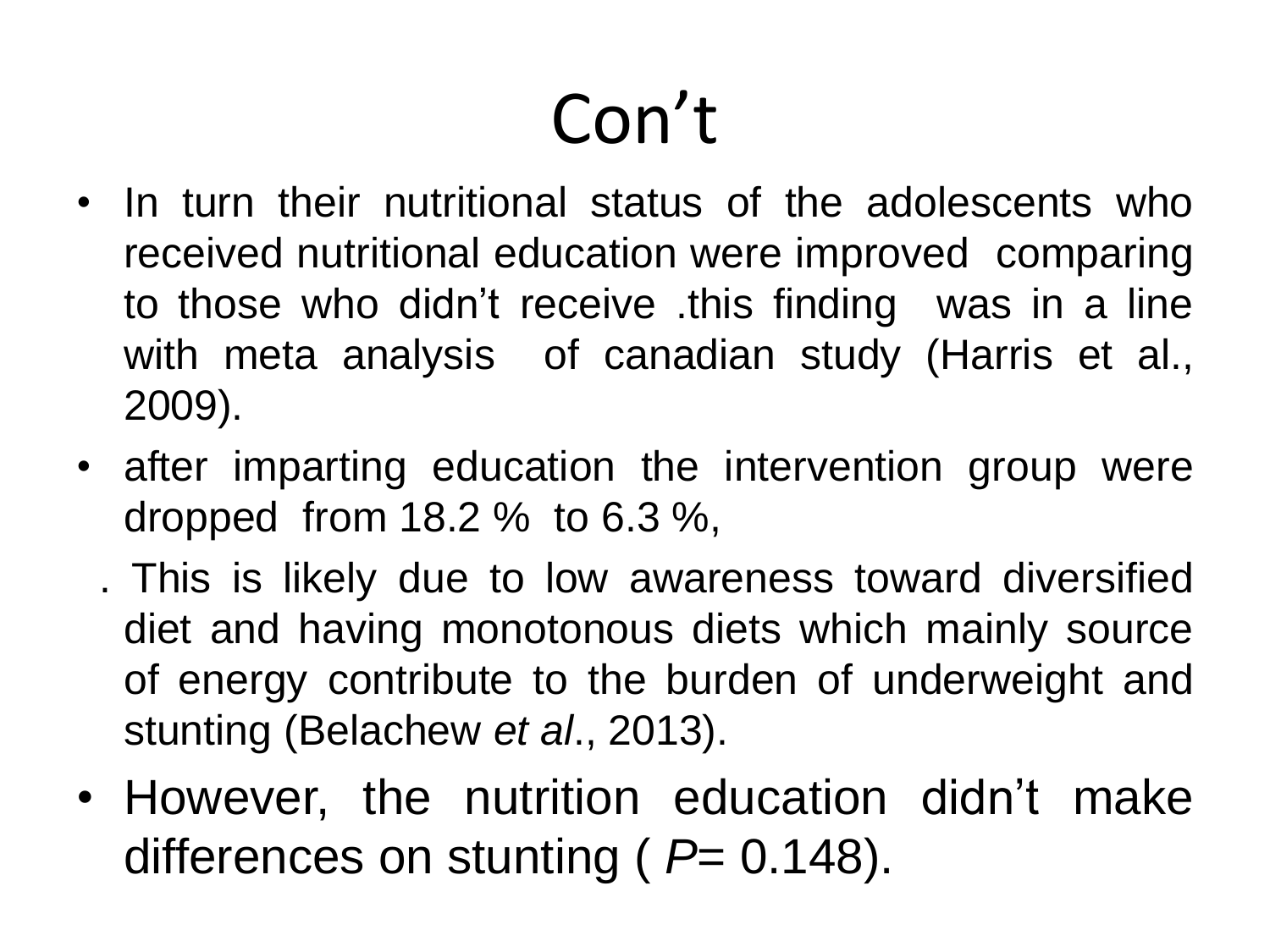- In current study, a significant difference was seen in thinness at end line survey within six months education in intervention and control groups (P<0.017).
- This shows that the nutritional education has impacts directly to nutritional status as the retained knowledge changes in to practice.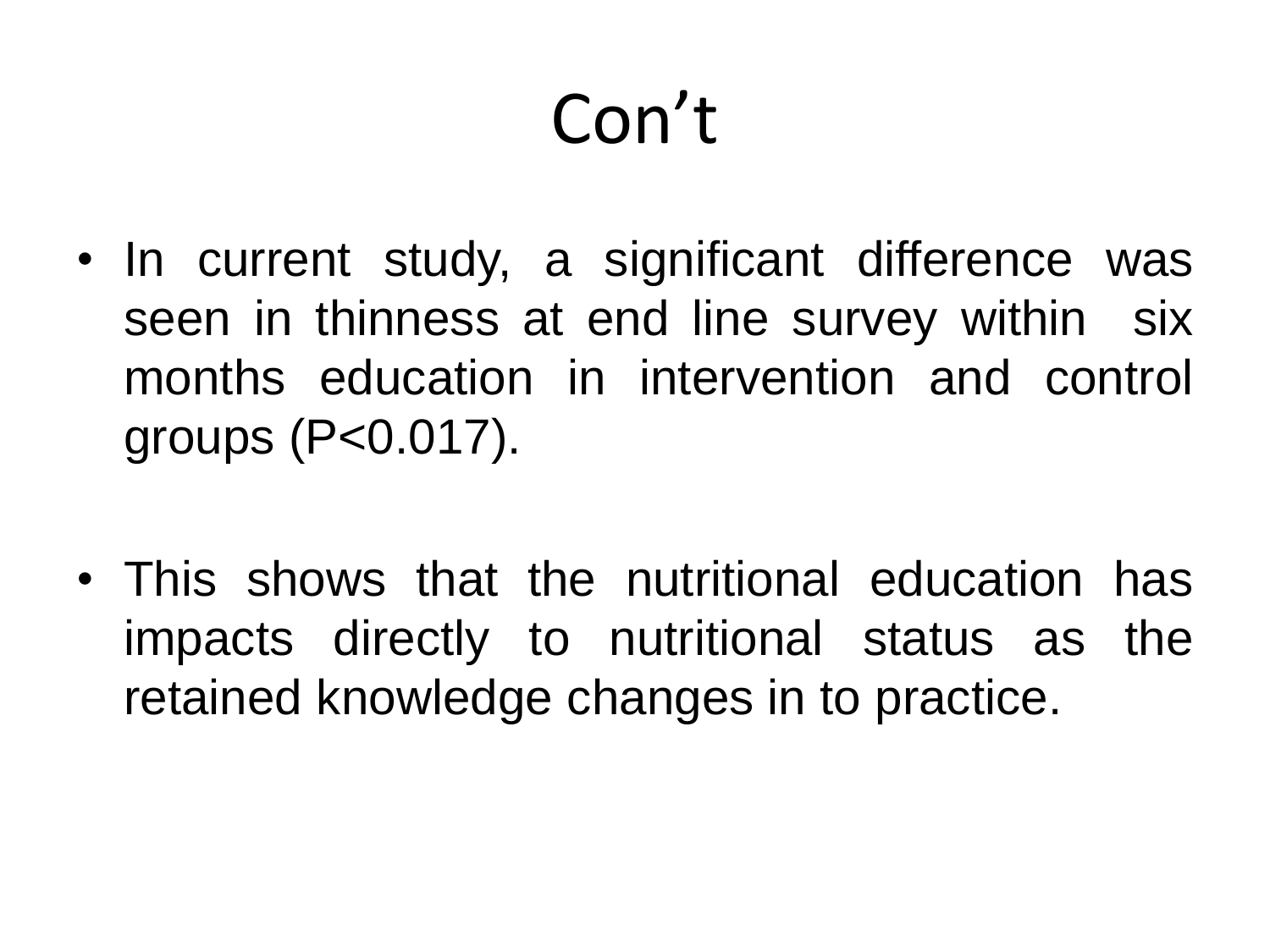- The linear mixed models predicted that weight of boy increased by 2.79 times in the intervention group during the follow up period  $(\beta=2.79, P=0.0005)$ .
- The height of boys and girls increased by 2.88cm ( $\beta$ =2.88, p<0.0001) and 1.61 cm ( $\beta$ = 1.61, p<0.001) for a unit increase in the following year respectively in those adolescents height was normal at base line .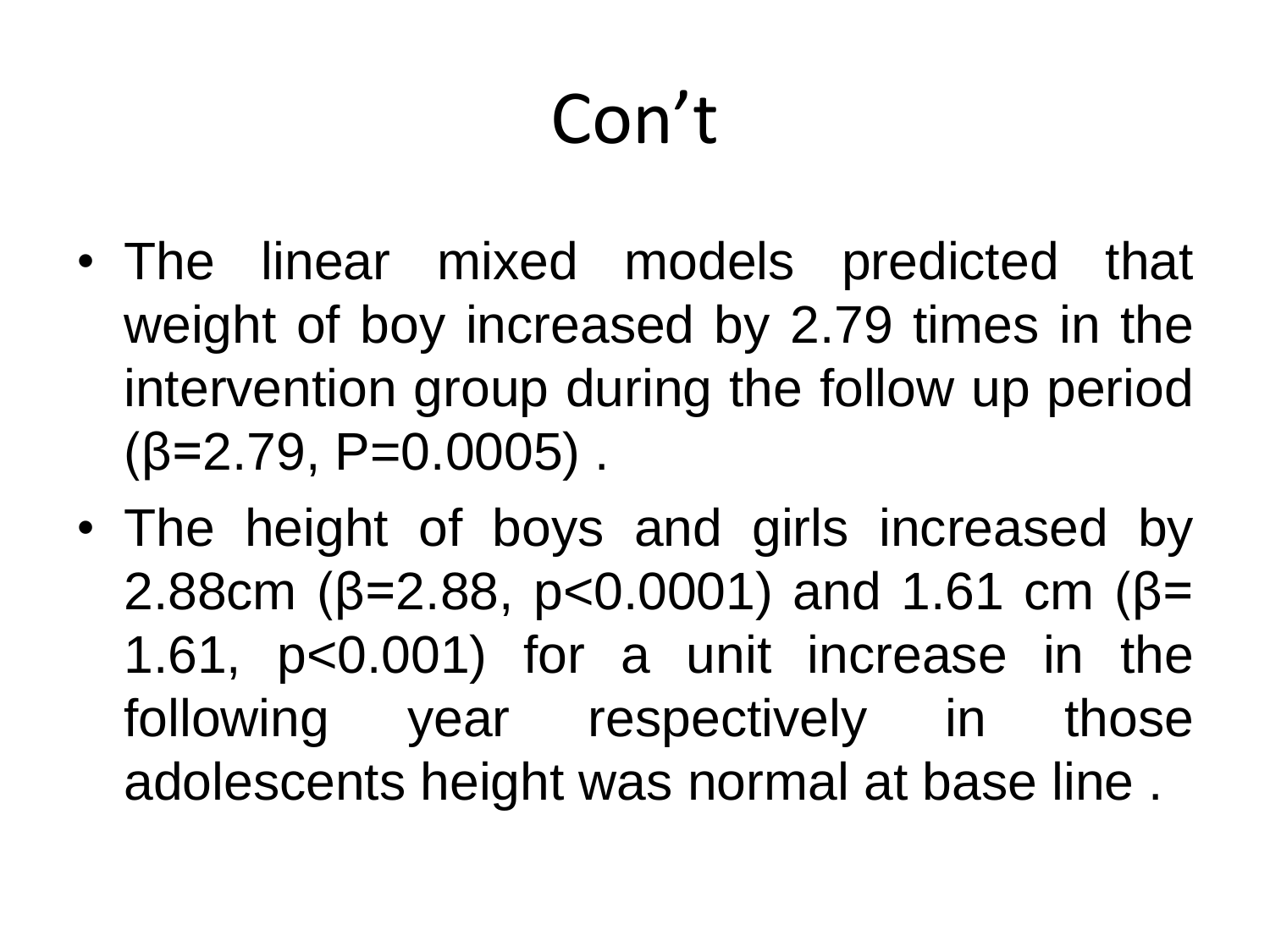### **Conclusion and Recommendation**

- This study showed that the nutrition education intervention conducted over a period of 6 month has a positive impact on nutritional status, knowledge and habits dietary quality.
- Based on this study findings, we suggested that :-
	- Encourage and motivate the study on adolescents nutritional status and knowledge related to dietary practice
	- Identified and strengthened existing skills on good dietary practices in adolescents and communities
	- The school curriculum should need modification and add nutrition education.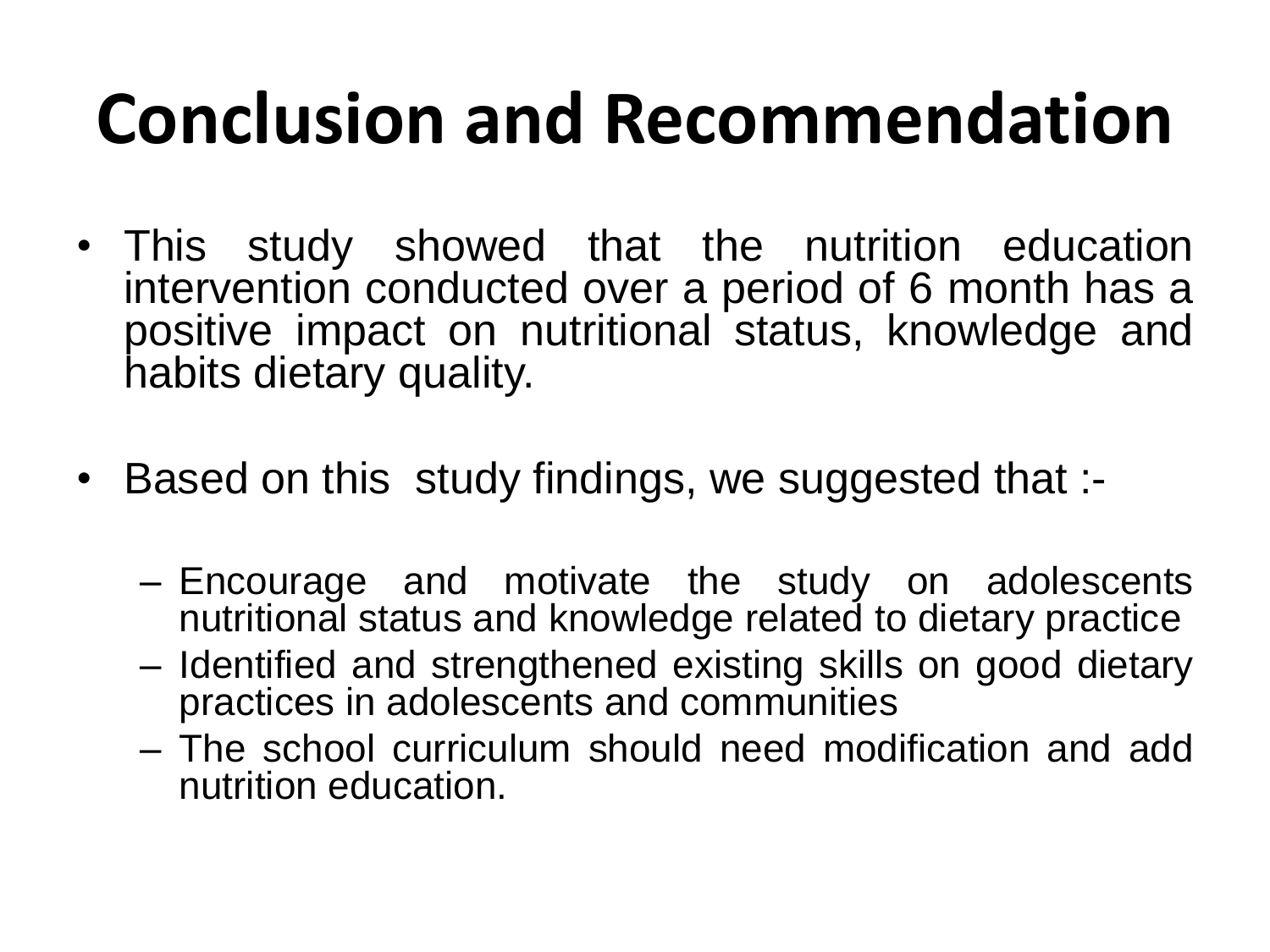### **Acknowledgement**

- $\triangleright$  First of all thanks for almighty God.
- $\triangleright$  Hawassa and jimma universities,
- $\triangleright$  Supervisors and data collectors
- $\triangleright$  the study subject
- $\triangleright$  This thesis work is made possible by the support of the American people through the United States Agency for International Development (USAID) under Agreement No. AID-663-A-11-00017.
- $\triangleright$  my beloved family.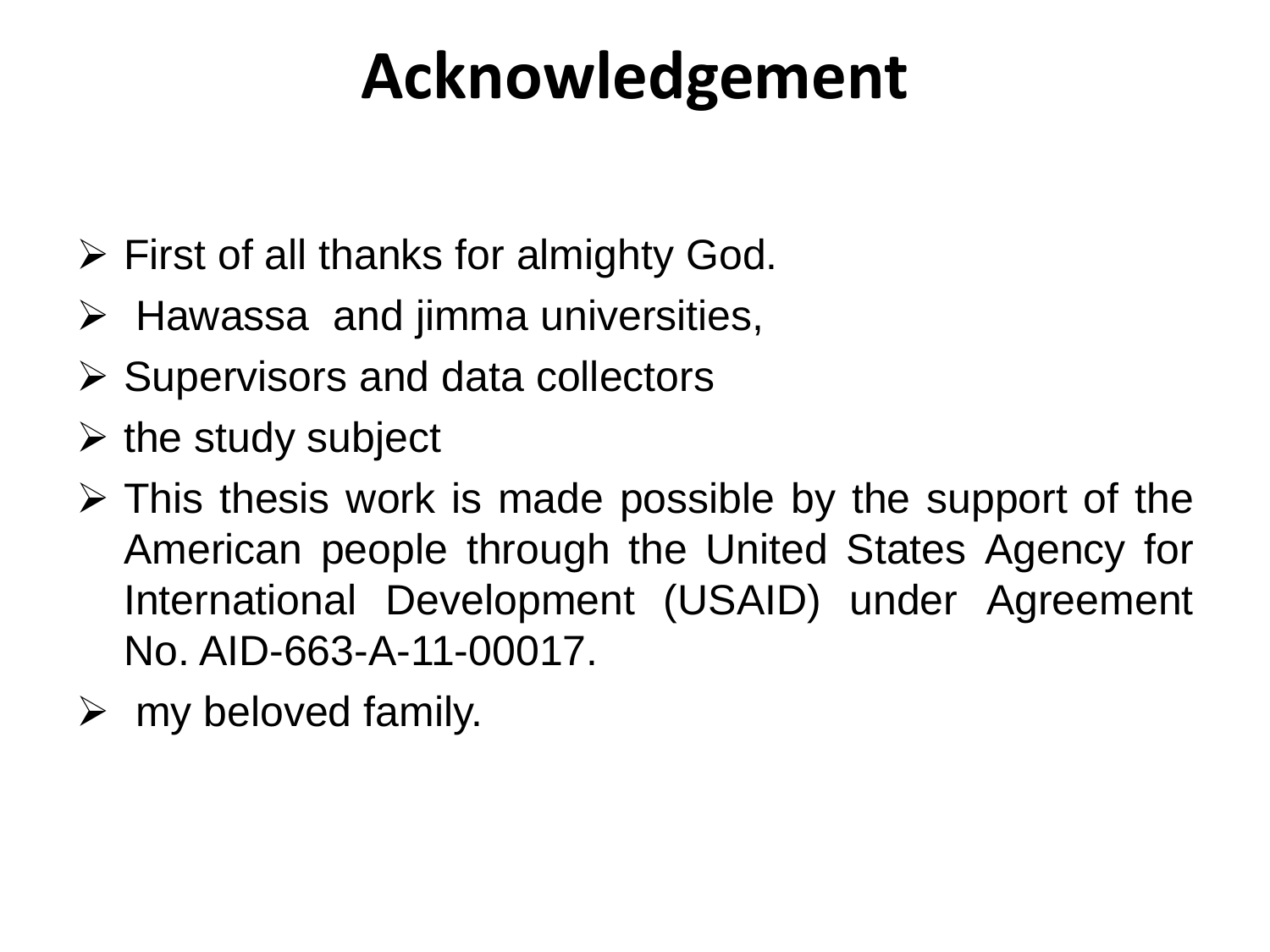### Reference

- Choi D S, Shin N R, Jung R I, Park HR, Lee H M and Song K H. 2008. A study on nutrition knowledge and dietary behavior of elementary School children in Seoul 2(4): 308-316
- García-Casal\_M, Leche R, [Leets](http://www.hindawi.com/50760974/) I, [Carvajal](http://www.hindawi.com/47051401/) Z, E [Patiño](http://www.hindawi.com/91963463/), and LibarraLandaeta-Jiménez M<u>[Ibarra](http://www.hindawi.com/50680483/)</u> C 2011. A Program of Nutritional Education in Schools Reduced the Prevalence of Iron Deficiency in Students. Hindawi Publishing Corporation Anemia Article ID 284050, 6 pages. doi:10.1155/2011/284050
- FAO(Food and Agricultural Organization).2011. Guidelines for Measuring Household and `Individual Dietary Diversity. Nutrition and Consumer Protection Division, Food and Agriculture Organization of the United Nations.Eur.Union.Italy,Rome, PP5.
- Oldwage\_Thereon WH and Egel AA. 2010. Nutrition knowledge and nutritional status of primary school children in QwaQwa. South Africa. J Clin. Nutr. 23(3):149-154.
- Preety and Uma s. Hiremath.2015. Impact of nutrition and health education<br>
intervention on rural bigh school students. Karnataka J. Agric. Sci.. 28(19) high school students. Karnataka J. Agric. Sci., 28(1): (92-95) .
- Sajaan J, kasturiba B, Rama k. N and Pushpa .C, Bharati. 2011. Impact of child to child nutrition education intervention on nutrition knowledge scores and hemoglobin status of rural adolescent girls' .Karnataka J. Agric. Sci. 24 (4): 513-515.
- Tarvinder J. and Kochar GK Taru. Aarwal T. 2007. Impact of Nutrition Education on Nutrient Adequacy of Adolescent Girls. Stud. Home Comm. Sci. 1(1): 51-55.
- Unicef, 2012. adolescent database